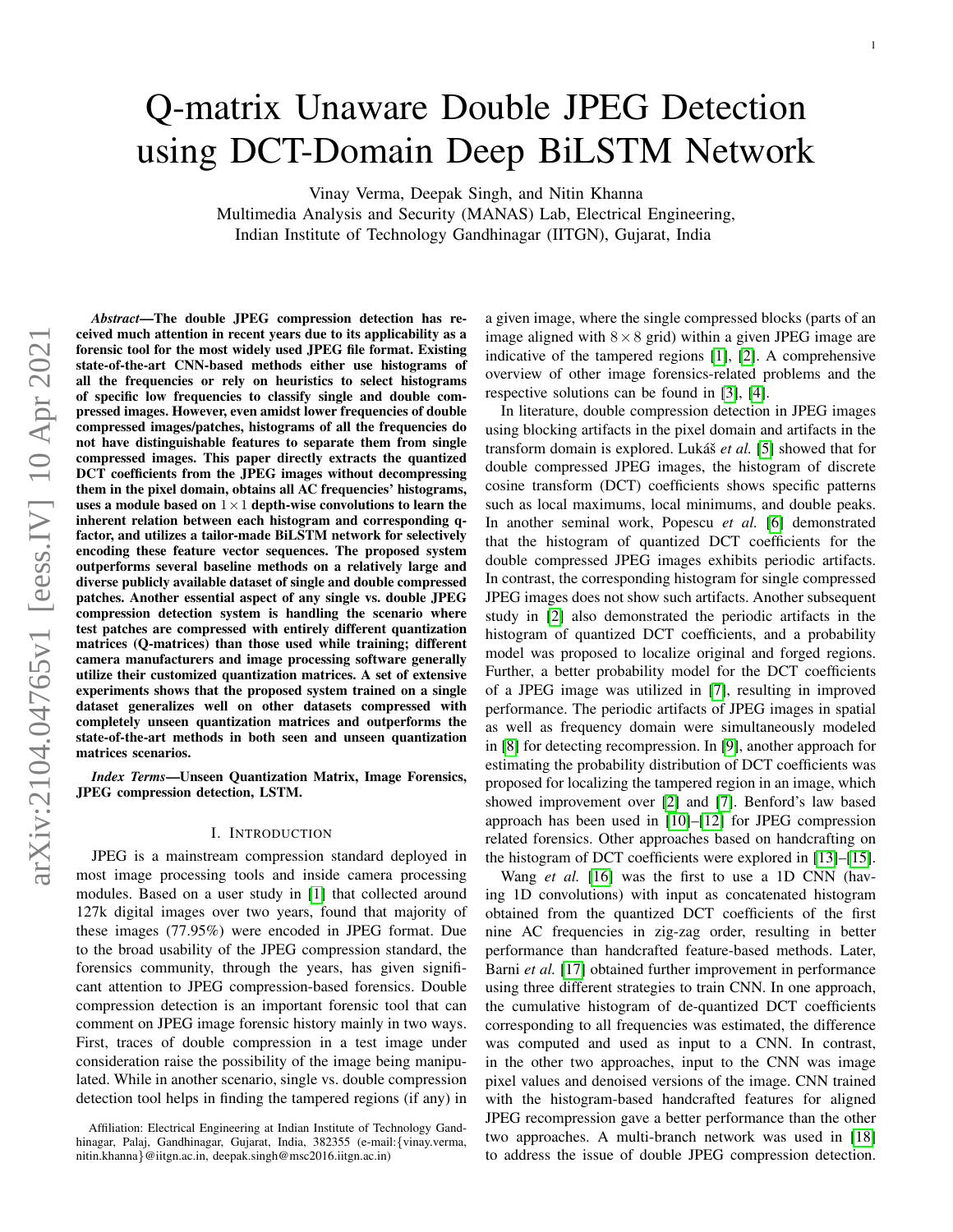Authors in [\[19\]](#page-11-3) have used direct pixel domain image patches as input to a CNN, the histogram of DCT coefficients as input to another 1D CNN, and the combination of these two approaches. Another CNN based system in [\[20\]](#page-11-4) jointly trained a two branch parallel network; in one branch, pixel domain patches were passed to a specific filtering layer consisting of twelve fixed filters before passing the filtered volume to modified DenseNet. While in the other branch, which consists of two 1D convolutional layers and a fully connected layer, 1D DCT histograms obtained from the first nine frequencies in zig-zag order (excluding DC) were passed. Another approach in [\[21\]](#page-11-5) selectively chose bin ranges for low frequencies from the luminance and the two chrominance channels and combined them to a 1D histogram before utilizing 1D CNN for multiple compression classification. Authors in [\[1\]](#page-10-0) derived features from the histogram of de-quantized DCT coefficients and used them as input to a CNN to learn to distinguish between single and double compressed blocks, and obtained better performances as compared to previous methods ([\[16\]](#page-11-0)) and [\[17\]](#page-11-1)). Further, this work [\[1\]](#page-10-0) experimentally showed that concatenation of reshaped  $(1 \times 64)$  quantization matrices with the activation outputs of the last three dense layers resulted in improved performances. One major deviation of this work from all other earlier work was the consideration of a more diverse set of 1120 quantization matrices (extracted from images collected using a forensic website) than 100 standard quantization matrices. These compressed patches generated using these 1120 Q-matrices are made publicly available by the authors of [\[1\]](#page-10-0). Another recent paper [\[22\]](#page-11-6) that focused on detecting image splicing utilized a double compression detection module as a part of their proposed splicing detection framework. First, a single vs. double compression classifier is separately trained on the same dataset by [\[1\]](#page-10-0) and further used this pre-trained model in their splicing detection framework. This single vs. double compression classification framework [\[22\]](#page-11-6) utilized an alternative preprocessing strategy in place of preprocessed histograms and designed input to the CNN using the concept of binary volume representation used in steganalysis [\[23\]](#page-11-7). Although only using the binary volume representation of DCT coefficients gave slightly lower accuracy than the existing method (91.71% [\[22\]](#page-11-6) vs 92.76% [\[1\]](#page-10-0), Table 1 in [\[22\]](#page-11-6)). However, when this binary volume representation of DCT coefficients is combined with utilization of q-factors at the respective frequency locations in binary volume processed feature map, the combined system outperformed existing stateof-art (93.93% [\[22\]](#page-11-6) vs. 92.76% [\[1\]](#page-10-0), Table 1 in [\[22\]](#page-11-6)). Moreover, the idea of using q-factors with the respective histograms at the input design side is also presented in our earlier work [\[24\]](#page-11-8). In this paper, we have further extended the idea of using qfactors with the respective histograms proposed in [\[24\]](#page-11-8) and shown that our proposed approach outperforms existing stateof-the-art methods.

One primary observation with the histogram-based CNN methods is that, in all the CNN based method using histograms as input, either coefficients (quantized/de-quantized) from few selected low frequency indexes (in zig-zag order) [\[16\]](#page-11-0), [\[19\]](#page-11-3), [\[21\]](#page-11-5) or the coefficients from all the frequency locations [\[1\]](#page-10-0), [\[17\]](#page-11-1) are utilized. However, heuristically choosing specific frequency locations or using coefficients from all the frequency locations might not be an optimal approach for histogrambased CNN methods for double JPEG compression detection due to the following reasons. Selecting only specific frequency locations for the histogram formation is susceptible to miss information in the coefficients from the high-frequency locations. While in another scenario, where coefficients from all frequency locations are utilized for histogram formation, it has the following drawback. For all the frequency locations, even amidst the lower frequencies, not all pairs of first and second q-factors result in distinguishable histograms (Section [II-A\)](#page-2-0). In this paper, we tailored a long short-term memory (LSTM) based system for single vs. double compression detection that selectively encodes histogram-based features obtained from all the AC frequencies. First, histograms are formulated for each AC frequency. These histograms and respective q-factors are passed to a designed module termed as a non-linear HQ projector  $(\phi(\cdot))$  that captures; the histograms' inherent relationship with the corresponding q-factors. Further, the output feature sequence obtained from module  $\phi(\cdot)$ , corresponding to 63 AC frequencies, is fed to a deep BiLSTM, tailored explicitly for the task, to selectively encode all 63 histogram feature sequences into a single fixed-size vector before the final classification. For the histogram formation, we used quantized DCT coefficients directly extracted from JPEG bit-stream.

For the performance evaluation, we consider a diverse public dataset also considered in the recent studies [\[1\]](#page-10-0), [\[22\]](#page-11-6). This dataset is derived from several uncompressed datasets captured with several cameras (Section [III\)](#page-6-0) and has nearly 1.14 million  $256 \times 256$  single and double compressed patches, using 1,120 quantization matrices. This complex and diverse dataset provides two advantages. First, it enables the design of a single classifier to distinguish between single and compressed JPEG images compared to creating multiple classifiers based on the last quantization matrix of the test image as done traditionally [\[8\]](#page-10-7), [\[14\]](#page-10-13), [\[17\]](#page-11-1), [\[19\]](#page-11-3), [\[21\]](#page-11-5). Second, this dataset can be used for standard benchmarking of the current and future methods. Furthermore, 1,120 quantization matrices are more extensive than the 100 standard ones; they still are not a closed set; different camera manufacturers and image processing software generally use their customized quantization tables. Any single vs. double compression method should handle the scenario where the test patch is compressed with an entirely different Q-matrix compared to what was used for training. To test the Q-matrix generalizability, we explore four standard uncompressed datasets and evaluate them in seen/unseen Qmatrices scenarios.

Experimental results demonstrate the proposed approach's effectiveness with robust performances in image content and quantization-matrix unaware scenarios. To summarize, the following are the major contributions of this paper:

• We attempt to solve the problem of single vs. double compression detection from a new perspective. In this direction, for the first time, we design a bidirectional LSTM based system that allows effective encoding of the features obtained from the histograms of quantized DCT coefficients and respective quantization factors and outperforms current state-of-the-art methods.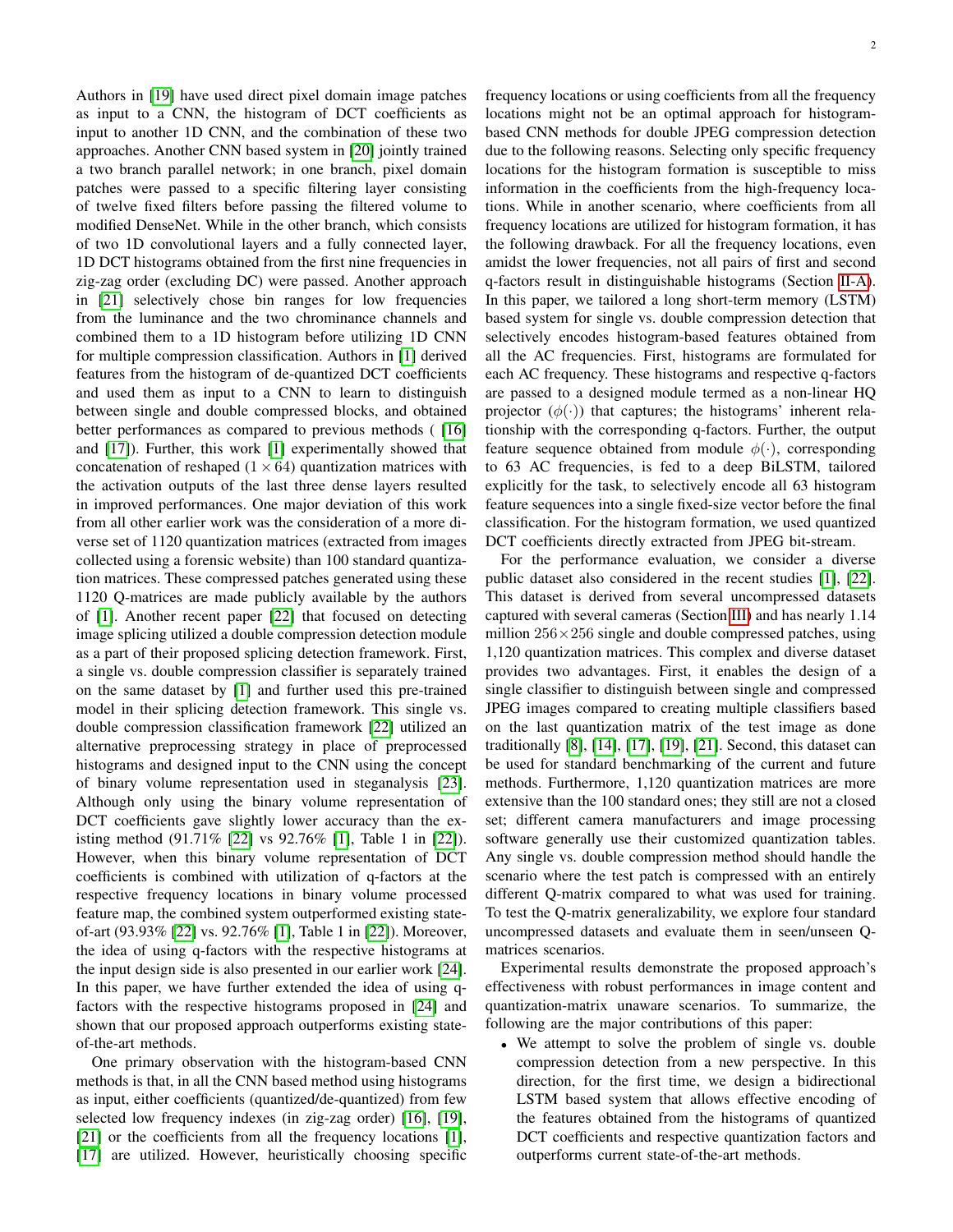- We designed a  $1 \times 1$  convolution based non-linear HQ projector module that combines raw quantized DCT histograms and respective quantization factors in a novel way to provide input for the proposed BiLSTM network.
- Significant performance improvement over the next best method for classifying smaller sized patches (5.74% for  $64 \times 64$ , 5.24% for  $128 \times 128$  in test accuracy) (Section [III-C\)](#page-7-0).
- Proposed BiLSTM based framework outperforms stateof-the-art convolutional neural network-based methods on standard datasets, especially for unseen datasets and unseen quantization matrices. It depicts the proposed method's generalization capability and its applicability for unseen patches compressed with unseen quantization matrices.

## II. PROPOSED SYSTEM

<span id="page-2-3"></span>Figure [1](#page-3-0) shows the overall framework of the proposed system. This framework consists of three major components: an input design part, a non-linear HQ projector module  $\phi(.)$ , and a feature encoder. We first present a brief background of JPEG compression, and subsequent sections describe details of these three components.

An RGB image's JPEG compression [\[25\]](#page-11-9) begins with a change of color space, conversion into luminance-chrominance channels (YCbCr). Each of these three channels is partitioned into non-overlapping blocks of size  $8 \times 8$ , and 2D discrete cosine transform (DCT) coefficients are estimated for each of these blocks and independently quantized. For the quantization purpose, the transformed blocks are quantized with an  $8 \times 8$  quantization matrix (Q-matrix). A separate Q-matrix can be chosen for each of the three channels; however, all  $8 \times 8$  transformed blocks of a specific channel are quantized with the same Q-matrix. Entropy encoding of the quantized coefficients results in JPEG encoded bit-stream. JPEG decompression involves applying the compression steps in reverse order; entropy decoding, dequantization, inverse DCT (IDCT). Rounding and truncation operation is applied on the obtained IDCT values to get the image pixels in the nearest integers.

#### <span id="page-2-0"></span>*A. Input Design*

The proposed work builds on the fact that for aligned double JPEG compression with varying quantization matrices, histograms of quantized DCT coefficients have different statistical properties, based on the number of times an image has been JPEG compressed [\[2\]](#page-10-1), [\[5\]](#page-10-4), [\[6\]](#page-10-5), [\[8\]](#page-10-7), [\[17\]](#page-11-1). Let  $\{U(k_1, k_2)\}$ denotes the collection of DCT coefficients of an uncompressed image, at a frequency location  $(k_1, k_2)$   $(k_1, k_2 \in \{1, 2, \ldots 8\})$ . For a single compressed image, the collection of quantized<br>  $\left[\begin{array}{c} U(k_1, k_2) \end{array}\right]$ DCT coefficients is  $|Q_1(k_1, k_2)|$  $\leftrightarrow$ , where  $Q_1$  is  $8 \times 8$ quantization matrix (Q-matrix) used for single compression, and  $Q_1(k_1, k_2)$  is the quantization step size (q-factor) at frequency  $(k_1, k_2)$  ([.] denotes the rounding operation). For a double compressed image, DCT coefficients of an uncompressed image are quantized during the first compression, de-quantized with  $Q_1(k_1, k_2)$ , and further quantized with  $Q_2(k_1, k_2)$  during the second JPEG compression. So, for double compressed im-  $\int$ age, the collection of quantized DCT coefficients at  $(k_1, k_2)$  is  $U(k_1,k_2) \rceil Q_1(\bar{k}_1,k_2)$  $Q_1(k_1, k_2) \rfloor Q_2(k_1, k_2)$ . Note that in this formulation, the effect of pixel rounding and truncation during the JPEG decompression process is neglected.

Let the unquantized DCT coefficients (DCT coefficients of an uncompressed natural image), at a particular AC frequency  $(k_1, k_2)$   $((k_1, k_2) \neq (1, 1))$  are denoted as a random variable U. In literature, the distribution of  $U$  has been generally modeled as Gaussian or Laplacian distribution [\[9\]](#page-10-8), [\[26\]](#page-11-10). For our demonstration purposes, let the generalized probability density function of U be represented as  $f_U(u; \theta)$ ,  $\theta$  being the distribution's parameter. The system design proposed in this paper does not depend upon the exact form of  $f_U$  and is equally valid for a general probability density function  $f_U$ . We have also validated this by initial experiments on 1 million randomly drawn numbers from uniform, Gaussian, and Laplacian distributions. Further, let S denotes the random variable corresponding to the quantized DCT coefficients corresponding to single compressed images quantized by a q-factor  $q_1$  ( $q_1$  will correspond to specific  $Q_1(k_1, k_2)$ , for a particular value of  $(k_1, k_2)$ ). Then, operations related to JPEG compression can be modeled in terms of functions of random variables.

$$
S = \left[\frac{U}{q_1}\right] \implies q_1 \,(S - 0.5) \le U < q_1 \,(S + 0.5)
$$

Thus, the distribution (probability mass function) of  $S$  can be written as:

<span id="page-2-1"></span>
$$
P_S(s) = \int_{q_1(s-0.5)}^{q_1(s+0.5)} f_U(u; \theta) du \tag{1}
$$

Consider another random variable D denoting the quantized DCT coefficients corresponding to the double compressed JPEG images, that is, unquantized DCT coefficients first quantized by  $q_1$  then by  $q_2$ .

$$
D = \left[ \left[ \frac{U}{q_1} \right] \frac{q_1}{q_2} \right] \implies
$$
  

$$
q_1 \left( \left[ \frac{q_2}{q_1} \left( D - 0.5 \right) \right] - 0.5 \right) \le U < q_1 \left( \left[ \frac{q_2}{q_1} \left( D + 0.5 \right) \right] - 0.5 \right)
$$

The probability mass function of  $D$  can be written as:

<span id="page-2-2"></span>
$$
P_D(d) = \int_{q_1}^{q_1} \left( \left[ \frac{q_2}{q_1} (d+0.5) \right] - 0.5 \right) f_U(u; \theta) du \qquad (2)
$$

Depending upon the relative values of  $q_1$  and  $q_2$  ( $q_1, q_2 \in$  $\{1, 2, \ldots, 255\}$  [\[25\]](#page-11-9)), certain combinations of  $q_1$  and  $q_2$  introduce specific artifacts in the distribution of double quantized DCT coefficients. These artifacts help in single and double compression detection. For a double compressed image, at each frequency location  $(k_1, k_2)$ , one of the following five scenarios can occur [\[5\]](#page-10-4), [\[27\]](#page-11-11):

- 1)  $q_1 > q_2$ , and  $q_1$  is an integer multiple of  $q_2$
- 2)  $q_1 > q_2$ , and  $q_1$  is not an integer multiple of  $q_2$
- 3)  $q_1 < q_2$ , and  $q_2$  is an integer multiple of  $q_1$
- 4)  $q_1 < q_2$ , and  $q_2$  is not an integer multiple of  $q_1$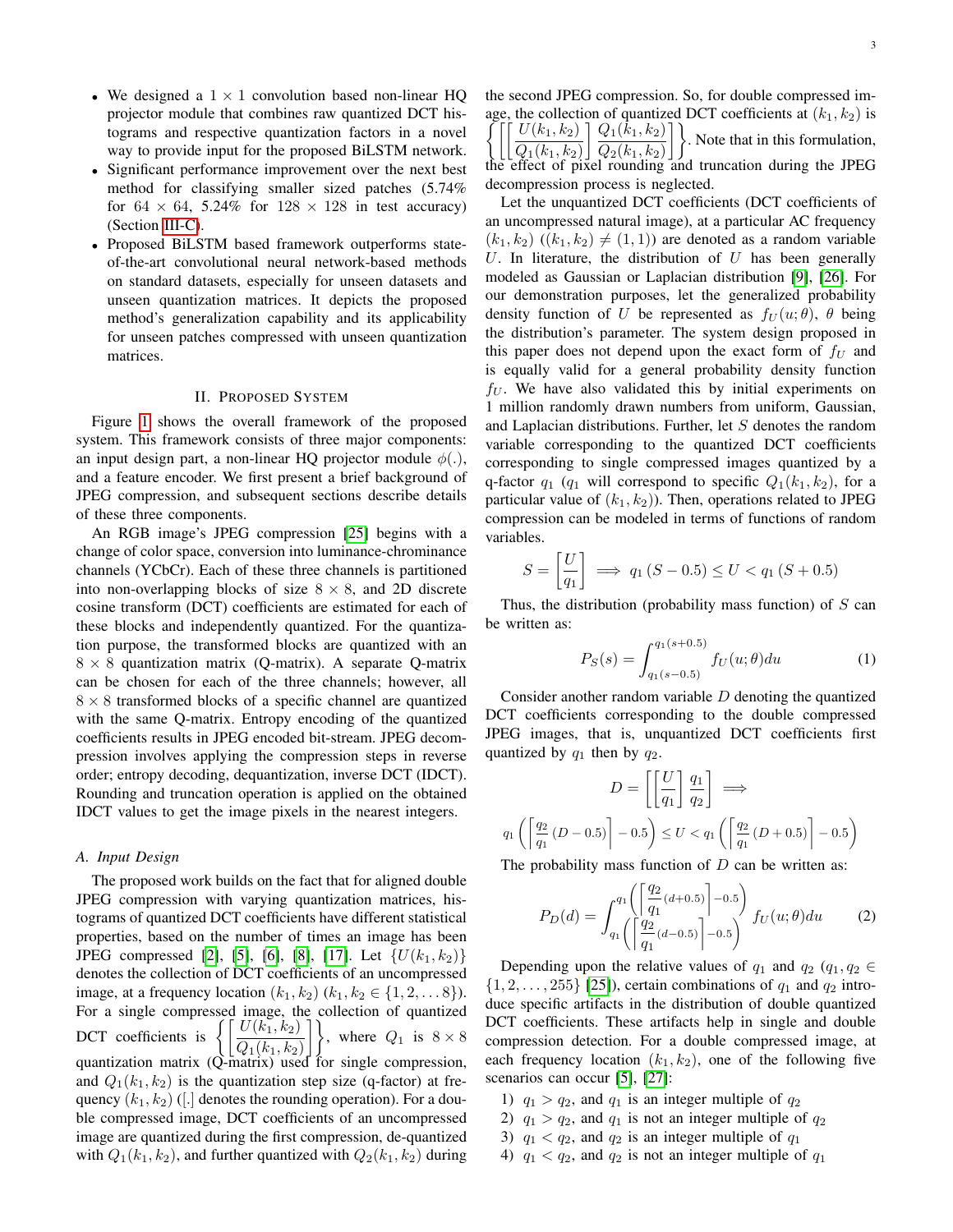4

<span id="page-3-0"></span>

Fig. 1: Proposed framework. It consists of three main parts: input design, a non-linear HQ projector module  $\phi(.)$ , and a BiLSTM based feature encoder. b is the bin range parameter for histogram formation.  $h_k$  and  $q_k$  are the histogram vector and replicated q-factor vector at frequency location k. Different colors here refer to different frequency locations,  $k \in \{2, 3, \ldots, 64\}$ , while 'x' represents that DC frequency is excluded. In module  $\phi(.)$ ,  $1 \times 1$ , C refers to  $1 \times 1$  convolution with C filters, BN refers to batch normalization, and ReLU refers to rectified linear unit.  $x_2, x_3, \ldots, x_{64}$  is the sequence of feature vectors passed to BiLSTM based encoder to obtain a final feature vector for classification.

5)  $q_1 = q_2$ 

For both scenarios 1 and 2, the distribution of double quantized DCT coefficients  $(P_D)$  has missing bins (for several values of d,  $P_D(d) = 0$ ). For scenario 4, the distribution of double quantized DCT coefficients has extremas (peak-valley patterns). These peculiarities in the distribution of double quantized DCT coefficients help in distinguishing them from single quantized DCT coefficients, which do not have such artifacts in the distribution of single compressed coefficients. However, for scenarios 3 and 5, the distributions of double quantized DCT coefficients do not contain observable compression artifacts that can separate them from single compression.

Now, based on the above discussion, and Equation [1](#page-2-1) and Equation [2,](#page-2-2) we can conclude the following:

- 1) Distribution of the single quantized DCT coefficients depends on  $q_1$  and on the distribution of the original unquantized DCT coefficients  $(f_U(u; \theta))$ .
- 2) Distribution of the double quantized DCT coefficients depends on  $q_1$ ,  $q_2$  and on the distribution of the original unquantized DCT coefficients  $(f_U(u; \theta))$ .
- 3) Out of 64 distributions of double quantized DCT coefficients, not all distributions have distinguishable statistical characteristics based on the relative values of  $q_1$  and  $q_2$  at different frequency locations.

To build on this fact, we propose using q-factors available in the JPEG header with the corresponding raw histograms of the quantized DCT coefficients for each of the AC frequencies at the input side of the proposed network. The majority of the double compression based methods such as [\[8\]](#page-10-7), [\[9\]](#page-10-8), [\[11\]](#page-10-14), [\[14\]](#page-10-13), [\[16\]](#page-11-0), [\[19\]](#page-11-3), [\[20\]](#page-11-4) neglect the coefficients from DC frequency  $(k_1 = 1, k_2 = 1)$ . For a JPEG image, its header always contains Q-matrix used during the final compression  $(Q_1)$  for the single compressed image, and  $Q_2$  for the double compressed image). Although for a double compressed patch, we do not have access to the first Q-matrix  $Q_1$ , the relationship of q-factors with the corresponding quantized DCT coefficients is captured in the corresponding histogram [\[2\]](#page-10-1). We design a module termed as a non-linear projector  $(\phi(\cdot))$  that uses a combination of depth-wise convolutions (details in Section [II-B\)](#page-4-0) with the histograms and corresponding q-factors to learn the inherent relationships between them. Further, the output of module  $(\phi(\cdot))$  is utilized as a sequence corresponding to 63 AC frequencies, which is used as input to our BiLSTM based feature encoder (Section [II-C\)](#page-4-1) to selective encode the feature sequence into a fixed length vector for the classification task.

In general a frequency location for each  $8 \times 8$  DCT coefficients is denoted by the tuple of horizontal and vertical frequencies  $(k_1, k_2)$   $(k_1, k_2 \in \{1, 2, \ldots 8\})$ . Here for compactness of notations further used in the paper, we first convert from 2d notation  $(k_1, k_2)$  to the corresponding scalar notation  $k$  ( $k = 1, 2, 3, \ldots, 64$ ) in raster order, defined in Equation [3.](#page-3-1)

<span id="page-3-1"></span>
$$
k = (k_1 - 1) * 8 + k_2,
$$
 (3)

Now for going back to the 2d frequency  $(k_1, k_2)$ , the following set of rules described in Equation [4](#page-3-2) (where  $(k)$ <sub>8</sub> denotes k modulo 8 or remainder obtained after dividing k by 8) can be used.

<span id="page-3-2"></span>
$$
(k_1, k_2) = \begin{cases} \left(\frac{k}{8}, 8\right), & \text{if } (k)_8 = 0, \\ \left(\left\lfloor\frac{k}{8}\right\rfloor + 1, (k)_8\right), & \text{otherwise.} \end{cases}
$$
 (4)

Quantized DCT coefficients are obtained directly from the JPEG file's bit-stream without fully decompressing the JPEG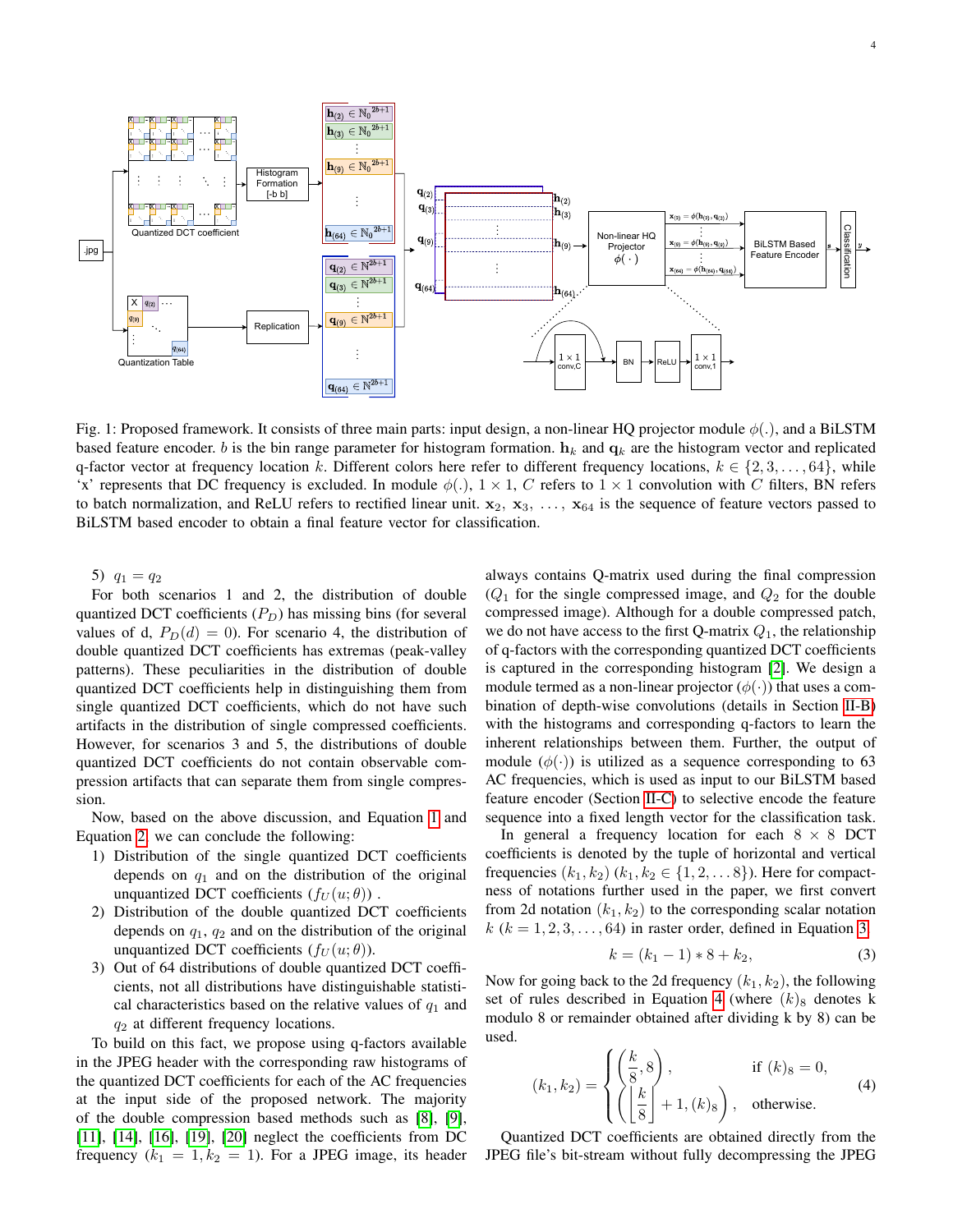<span id="page-4-3"></span>

Fig. 2: BiLSTM based feature encoder: It consists of three BiLSTM blocks (BiLSTM<sub>1</sub>, BiLSTM<sub>2</sub>, and BiLSTM<sub>3</sub>) each consisting of one forward layer (FL) and one backward layer (BL).  $\vec{s}_{l,k}$  and  $\vec{s}_{l,k}$  represent forward hidden state and backward hidden state vectors at layer  $l \in \{1,2,3\}$  and frequency index  $k \in \{2, 3, \ldots, 64\}$ . These output hidden states are concatenated  $([\vec{s}_{l,k}; \vec{s}_{l,k}])$  at each frequency index k and layer *l* before further processing.  $a_k$ 's ( $k \in \{2, 3, ..., 64\}$ ) are the scalar weights.

image. Irrespective of the patch being single or double compressed, let  ${F_q(k)}$  denote its collection of quantized DCT coefficients at a frequency location  $k$ . Histogram of quantized DCT coefficients at frequency location  $(k)$  with integer bins in the range  $[-b \, b]$ , is defined as:  $h_{(k)}(i) = |\{F_q(k)| F_q(k) = i\}|$ ,  $i \in [-b \; b]$  (|.| is cardinality of a set). Hence, histogram for a particular frequency  $\mathbf{h}_{(k)} \in \mathbb{N}_0^{(2b+1)}$ , where  $\mathbb{N}_0$  (set of all non-negative integers) =  $\mathbb{N} \cup \{0\}$ . Further, the utilization of the available q-factor for each of the frequency  $k$  with their respective histograms is done in a specific way, as described in the following section.

# <span id="page-4-0"></span>*B.* Non-linear HQ Projector  $(\phi(\mathbf{h}_{(k)}, \mathbf{q}_{(k)}))$

For jointly utilizing the information present in the histogram and the q-factor, we have proposed a non-linear projector module that involves the following set of operations. First,  $C, 1 \times 1$  convolutions with linear activation are used to get  $C$  linear projected planes. The linear projected value for a particular filter  $c$ , at frequency index  $k$ , and histogram bin index *i*, is defined as  $h_{(k,i,c)}^P$  (Equation [5\)](#page-4-2).

<span id="page-4-2"></span>
$$
h_{(k,i,c)}^P = \alpha_c h_{(k,i)} + \beta_c q_k + \gamma_c, \ \forall k \in \{2, 3, \dots, 64\},
$$
  

$$
\forall i \in \{-b, -b + 1, \dots, b\}, \ \forall c \in \{1, 2, \dots, C\}.
$$
 (5)

Here  $h_{(k,i)}$  is number of quantized DCT coefficients for the frequency location k at histogram bin index i, while  $q_k$  is qfactor at frequency index k  $(Q(k))$ .  $\alpha_c$  and  $\beta_c$  are trainable weights, while  $\gamma_c$  is the bias value corresponding to  $c^{th}$  filter  $(c \in \{1, 2, \ldots, C\})$ . To achieve projections as defined in Equation [5](#page-4-2) using  $1 \times 1$  convolutions, q-factor values at each frequency index  $k$  are repeated for the entire histogram bin range so that  $q_k = q_{(k,i)}$ ,  $\forall i \in \{-b, -b+1, \ldots, b\}$ . This implies, for each frequency  $(k)$ , corresponding q-factor  $q_k$  is repeated  $(2b + 1)$  times to obtain  $\mathbf{q}_{(k)} \in \mathbb{N}^{(2b+1)}$  and channel-wise concatenated with the respective histograms  $\mathbf{h}_{(k)} \in \mathbb{N}_0^{(2b+1)}$  to get the representation of dimension  $1 \times (2b+1) \times 2$  at each AC frequency. Further, these  $C$  linear projected channels (planes) are concatenated with the input resulting in  $C + 2$  channels before passing to a batch normalization layer, ReLU nonlinearity, and a  $1 \times 1$  convolution layer to get the feature representations. The complete order of operations is represented as a non-linear HQ projector  $(\phi(.))$  in Figure [1.](#page-3-0) Obtained feature representations corresponding to 63 AC frequencies are used as sequence  $\mathbf{x}_2, \mathbf{x}_3, \dots, \mathbf{x}_{64} \in \mathbb{R}^{2b+1}$  for further processing with BiLSTM based feature encoder described in the following section.

### <span id="page-4-1"></span>*C. BiLSTM-based Feature Encoder*

We design a long short-term memory (LSTM) [\[28\]](#page-11-12) based model to selectively encode the obtained obtained feature sequences effectively for the classification of single and double compressed JPEG patches. LSTM based methods have been successfully used to improve state-of-the-art for tasks related to sequential data such as language modeling, time series prediction, sentiment analysis, text recognition, and many other applications [\[29\]](#page-11-13). LSTM is a type of recurrent neural network that addresses the vanishing gradient problem in the vanilla RNN [\[28\]](#page-11-12). The core idea behind the LSTM cells is a cell state that runs through the entire sequence indices and gate units that regulate the information flow into and out of the cell state at every step of processing sequential input. At every step of the frequency index, each LSTM cell maintains two states, a cell state  $\vec{c}_k$  and a hidden state  $\vec{s}_k$ . Here ' $\rightarrow$ ' denotes forward processing of the sequence. The cell state is internal to the LSTM cell, and the hidden state is revealed as the LSTM cell's output. Let  $\vec{c}_{k-1}$  and  $\vec{s}_{k-1}$  be the previous cell state and hidden state, respectively. The current cell-state  $\vec{c}_k$  and current hidden state  $\vec{s}_k$  is regulated by gated units based on the current input  $x_k$ , previous cell state  $\vec{c}_{k-1}$ , and previous hidden state  $\vec{s}_{k-1}$ .

As mentioned above, an LSTM cell consists of several control gates such as a forget gates, two input gates, and an output gate that regulate the cell state and provide current hidden state. Forget gate regulates what information need to be forgetted or remembered from the previous cell state  $\vec{c}_{k-1}$ , using the element-wise multiplication of forget gate activation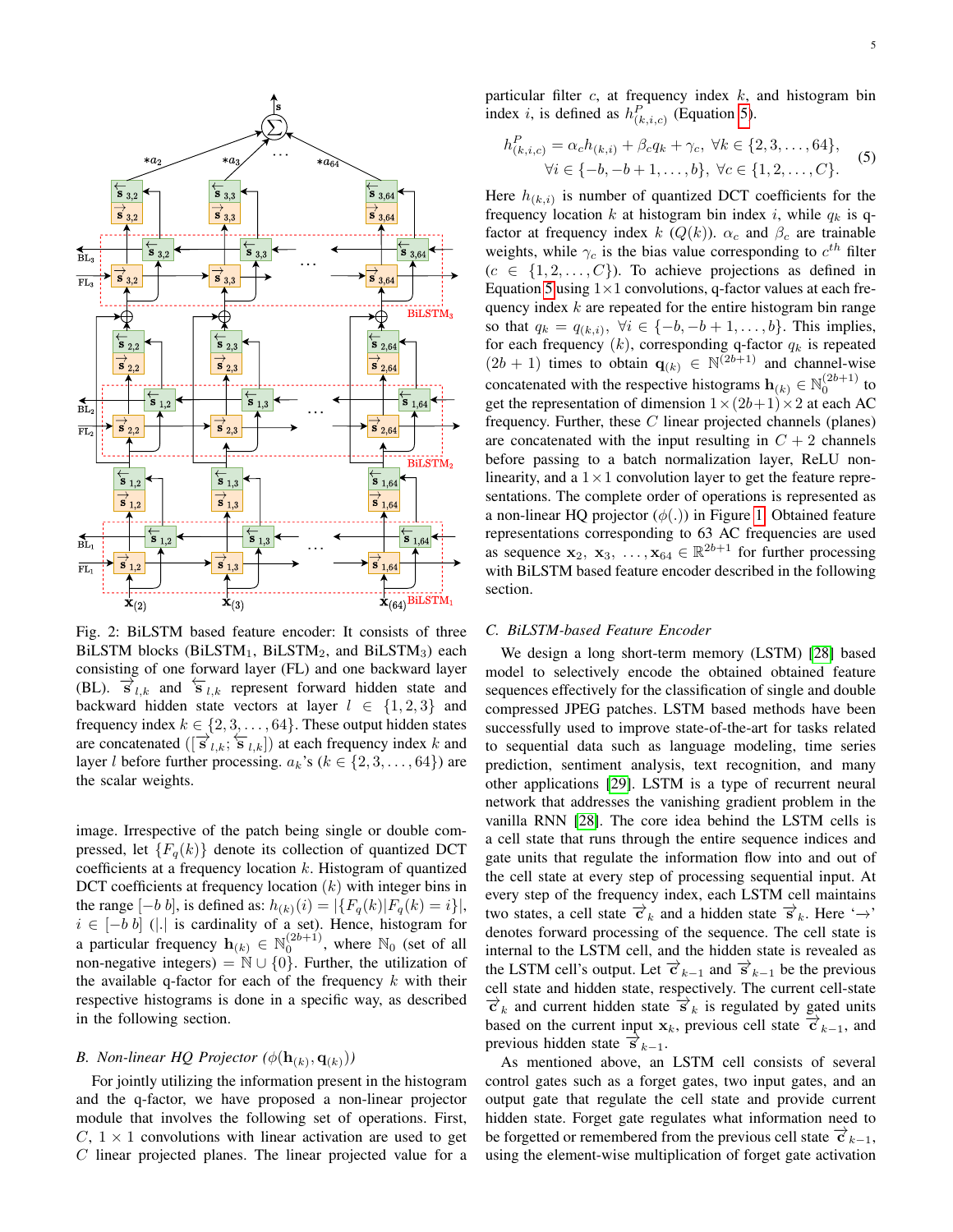vector  $\overrightarrow{f}_k$  (Equation [6\)](#page-5-0) with  $\overrightarrow{c}_{k-1}$  ( $\overrightarrow{f}_k \odot \overrightarrow{c}_{k-1}$ ). Further, another set of input gates regulates what new information needs to be added in the cell state. This is a two step process, first the input gate activation vector  $\overrightarrow{i}_k$  (Equation [7\)](#page-5-1) decides which values to update and then another input gate activation, named as candidate activation vector  $\tilde{c}_k$  (Equation [9\)](#page-5-2) is<br>congrated and finally these two vectors are element wise generated, and finally these two vectors are element-wise multiplied  $(\vec{i}_k \odot \vec{\epsilon}_k)$ . Thus, the current cell state  $\vec{\epsilon}_k$  is<br>undeted as described in Equation 10. An output gets estimation updated as described in Equation [10.](#page-5-3) An output gate activation vector  $\vec{\sigma}_k$  (Equation [8\)](#page-5-4) regulates what part of the information to pass from the tanh squashed version of the current cell state  $(\tanh(\vec{\tau}_k))$  to current hidden state  $\vec{s}_k$ . Thus, the current hidden state  $\vec{s}_k$  is updated using the element-wise multiplication of output gate activation vector  $\vec{a}_k$  with the cell state values obtained after passing through tanh activation, as described in Equation [11.](#page-5-5) The  $\sigma(.)$ , tanh(.), and ' $\odot$ ' denote the sigmoid, hyperbolic tangent, and element wise multiplication functions, respectively.

$$
\overrightarrow{\mathbf{f}}_k = \sigma(\overrightarrow{\mathbf{W}}_f \mathbf{x}_k + \overrightarrow{\mathbf{V}}_f \overrightarrow{\mathbf{s}}_{k-1} + \overrightarrow{\mathbf{b}}_f) \tag{6}
$$

$$
\overrightarrow{\mathbf{i}}_k = \sigma(\overrightarrow{\mathbf{W}}_i \mathbf{x}_k + \overrightarrow{\mathbf{V}}_i \overrightarrow{\mathbf{s}}_{k-1} + \overrightarrow{\mathbf{b}}_i) \tag{7}
$$

$$
\overrightarrow{\mathbf{O}}_k = \sigma(\overrightarrow{\mathbf{W}}_o \mathbf{x}_k + \overrightarrow{\mathbf{V}}_o \overrightarrow{\mathbf{s}}_{k-1} + \overrightarrow{\mathbf{b}}_o)
$$
 (8)

$$
\overrightarrow{\widetilde{\mathbf{c}}}_{k} = \tanh(\overrightarrow{\mathbf{W}}_{c}\mathbf{x}_{k} + \overrightarrow{\mathbf{V}}_{c}\overrightarrow{\mathbf{s}}_{k-1} + \overrightarrow{\mathbf{b}}_{c})
$$
(9)

$$
\overrightarrow{\mathbf{c}}_k = \overrightarrow{\mathbf{f}}_k \odot \overrightarrow{\mathbf{c}}_{k-1} + \overrightarrow{\mathbf{i}}_k \odot \overrightarrow{\mathbf{c}}_k \tag{10}
$$

$$
\overrightarrow{\mathbf{s}}_k = \overrightarrow{\mathbf{o}}_k \odot \tanh(\overrightarrow{\mathbf{c}}_k)
$$
 (11)

Here,  $\overrightarrow{\mathbf{W}}_f, \overrightarrow{\mathbf{W}}_i, \overrightarrow{\mathbf{W}}_o, \overrightarrow{\mathbf{W}}_c \in \mathbb{R}^{n \times m}$  (*n*: number of hidden units of each LSTM cell, m: dimensionality of the input vector  $x_k$ ) are the input weight matrices related to the current input vector  $x_k$  and the respective gates.  $\vec{V}_f$ ,  $\vec{V}_i$ ,  $\vec{V}_o$ ,  $\vec{V}_c \in \mathbb{R}^{n \times n}$  are the recurrent weight matrices related to the previous hidden state vector  $\vec{s}_{k-1}$  and the respective gates.  $\overrightarrow{b}_f$ ,  $\overrightarrow{b}_i$ ,  $\overrightarrow{b}_o$ ,  $\overrightarrow{b}_c \in \mathbb{R}^n$  are the bias vectors related to the respective gates. For compactness purposes, we model these set of operations to obtain current hidden state vector  $\vec{s}_k$  from the previous hidden state vector  $\vec{s}_{k-1}$ , current input  $\mathbf{x}_k$ , and set of gate parameters  $\vec{\Theta}$ :  $(\overline{\bf W}_f, \overline{\bf V}_f, \overline{\bf b}_f, \overline{\bf W}_i, \overline{\bf V}_i, \overline{\bf b}_i, \overline{\bf W}_o, \overline{\bf V}_o, \overline{\bf b}_o, \overline{\bf W}_c, \overline{\bf V}_c, \overline{\bf b}_c)$ with a function  $g(.)$ , denoted as  $\overrightarrow{s}_k = g(\overrightarrow{s}_{k-1}, \mathbf{x}_k; \overrightarrow{\Theta})$ .

The above description of an LSTM cell corresponds to the forward LSTM. Similar computation  $g(.)$  is performed in the backward LSTM with its own gate parameters  $\overline{\Theta}$ :  $(\overline{W}_f, \overline{V}_f, \overline{b}_f, \overline{W}_i, \overline{V}_i, \overline{b}_i, \overline{W}_o, \overline{V}_o, \overline{b}_o, \overline{W}_c, \overline{V}_c, \overline{b}_c)$ Here '←−' denotes values related to the backward LSTM layer. Let  $\overleftarrow{s}_k$  denotes the backward hidden state at frequency index k. Then based on the previous hidden state vector  $\overleftarrow{\mathbf{s}}_{k+1}$  and current input  $\mathbf{x}_k$  in the backward layer, we get  $\overleftarrow{s}_k = g(\overleftarrow{s}_{k+1}, \mathbf{x}_k; \overleftarrow{\Theta})$ . Note that the forward layer parameter  $\overrightarrow{\Theta}$  and the backward layer parameter  $\overrightarrow{\Theta}$  are shared over the frequency indices.

Based on the above description of an LSTM cell, due to its capability to selectively decide what new information to incorporate or forget previous information at each frequency indices, LSTM cells are an appropriate choice for encoding the feature sequence. Figure [1](#page-3-0) shows the overall flow 6

in the proposed system, while Figure [2](#page-4-3) further details the BiLSTM based feature encoder module. Bidirectional LSTM (BiLSTM) [\[30\]](#page-11-14) has been used as a basic building block of the proposed network. BiLSTM consists of two separate hidden layers named a forward layer LSTM and a backward layer LSTM. At any frequency state  $k$ , the forward layer computes the hidden state  $\vec{s}_k$  by iterating over the frequency index 2 to 64. In contrast, the backward layer computes the hidden state  $\overline{S}_k$  by iterating over the frequency index 64 to 2 in backward order. Finally, at that frequency index  $k$ , both forward and backward hidden states are concatenated to get the representation at the index  $k$ .

Further, we designed a three-layer deep bidirectional LSTM architecture with a residual connection between the output of first layer and second layer at each frequency index. At BiLSTM<sub>1</sub>, the input sequence is  $x_k \in \mathbb{R}^{2b+1}$  (k =  $2, 3, \ldots, 64$ ). Forward layer 1 (FL<sub>1</sub>), provides the hidden state  $\overrightarrow{s}_{1,k} \in \mathbb{R}^n$ , while backward layer 1 (BL<sub>1</sub>), provides the hidden state  $\overleftarrow{\mathbf{s}}_{1,k} \in \mathbb{R}^n$ :

$$
\overrightarrow{s}_{1,k}=g(\overrightarrow{s}_{1,k-1},\mathbf{x}_{k},\overrightarrow{\mathbf{\Theta}_{1}})\n\overleftarrow{\mathbf{s}}_{1,k}=g(\overleftarrow{\mathbf{s}}_{1,k+1},\mathbf{x}_{k},\overleftarrow{\mathbf{\Theta}_{1}})
$$

<span id="page-5-4"></span><span id="page-5-3"></span><span id="page-5-2"></span><span id="page-5-1"></span><span id="page-5-0"></span>Here  $\overrightarrow{\Theta_1}$  and  $\overleftarrow{\Theta_1}$  are the parameters for the FL<sub>1</sub> and BL<sub>1</sub>, respectively. Now at each frequency index  $k$ , forward and backward LSTM cell's hidden state are concatenated, and the resulting vector is denoted as  $\mathbf{s}_{1,k}$   $(\mathbf{s}_{1,k} = [\vec{s}_{1,k}; \vec{s}_{1,k}] \in$  $\mathbb{R}^{2n}$ ).

<span id="page-5-5"></span>At BiLSTM<sub>2</sub>, the input sequence is  $s_{1,k} \in \mathbb{R}^{2n}$  (k =  $2, 3, \ldots, 64$ ), and the corresponding forward ( $\vec{s}$ <sub>2,k</sub>) and backward ( $\overline{S}_{2,k}$ ) hidden state vector are represented below:

$$
\overrightarrow{\mathbf{s}}_{2,k} = g(\overrightarrow{\mathbf{s}}_{2,k-1}, \mathbf{s}_{1,k}; \overrightarrow{\mathbf{\Theta}_{2}}) \n\overleftarrow{\mathbf{s}}_{2,k} = g(\overleftarrow{\mathbf{s}}_{2,k+1}, \mathbf{s}_{1,k}; \overleftarrow{\mathbf{\Theta}_{2}})
$$

Here  $\overrightarrow{\Theta_2}$  and  $\overleftarrow{\Theta_2}$  are the parameters for the FL<sub>2</sub> and BL<sub>2</sub>, respectively. Further, for each frequency index, the concatenated output hidden states of BiLSTM<sub>2</sub>  $\mathbf{s}_{2,k} = [\vec{s}_{2,k}; \vec{s}_{2,k}] \in \mathbb{R}^{2n}$ is element-wise added with the  $s_{1,k}$  to obtain  $s'_{2,k}$  ( $s'_{2,k}$ )  $[\mathbf{s}_{1,k} \oplus \mathbf{s}_{2,k}].$ 

At BiLSTM<sub>3</sub>, the input sequence is  $s'_{2,k} \in \mathbb{R}^{2n}$ , and the corresponding output:

$$
\overrightarrow{s}_{3,k}=g(\overrightarrow{s}_{3,k-1},\mathbf{s'}_{2,k};\overrightarrow{\mathbf{\Theta_3}})\n\overleftarrow{\mathbf{s}}_{3,k}=g(\overleftarrow{\mathbf{s}}_{3,k+1},\mathbf{s'}_{2,k};\overleftarrow{\mathbf{\Theta_3}})
$$

Here  $\overrightarrow{\Theta_3}$  and  $\overleftarrow{\Theta_3}$  are the parameters for the FL<sub>3</sub> and BL<sub>3</sub>, respectively. Finally,  $s_k$  is obtained with the concatenation of  $\overrightarrow{s}_{3,k}$  and  $\overleftarrow{s}_{3,k}$  ( $\mathbf{s}_k = [\overrightarrow{s}_{3,k}; \overleftarrow{s}_{3,k}] \in \mathbb{R}^{2n}$ ).

Now, a weighted averaging mechanism [\[31\]](#page-11-15) (WAM) as described in Equation [12](#page-5-6) is applied to get a single feature vector  $\mathbf{s} \in \mathbb{R}^{2n}$ .

<span id="page-5-6"></span>
$$
\mathbf{s} = \sum_{i=2}^{64} a_i \mathbf{s}_i \tag{12}
$$

where 
$$
a_i = \frac{\exp\left(\mathbf{s}_i^T \mathbf{w} + b_w\right)}{\sum_{j=2}^{64} \exp\left(\mathbf{s}_j^T \mathbf{w} + b_w\right)} \in (0, 1)
$$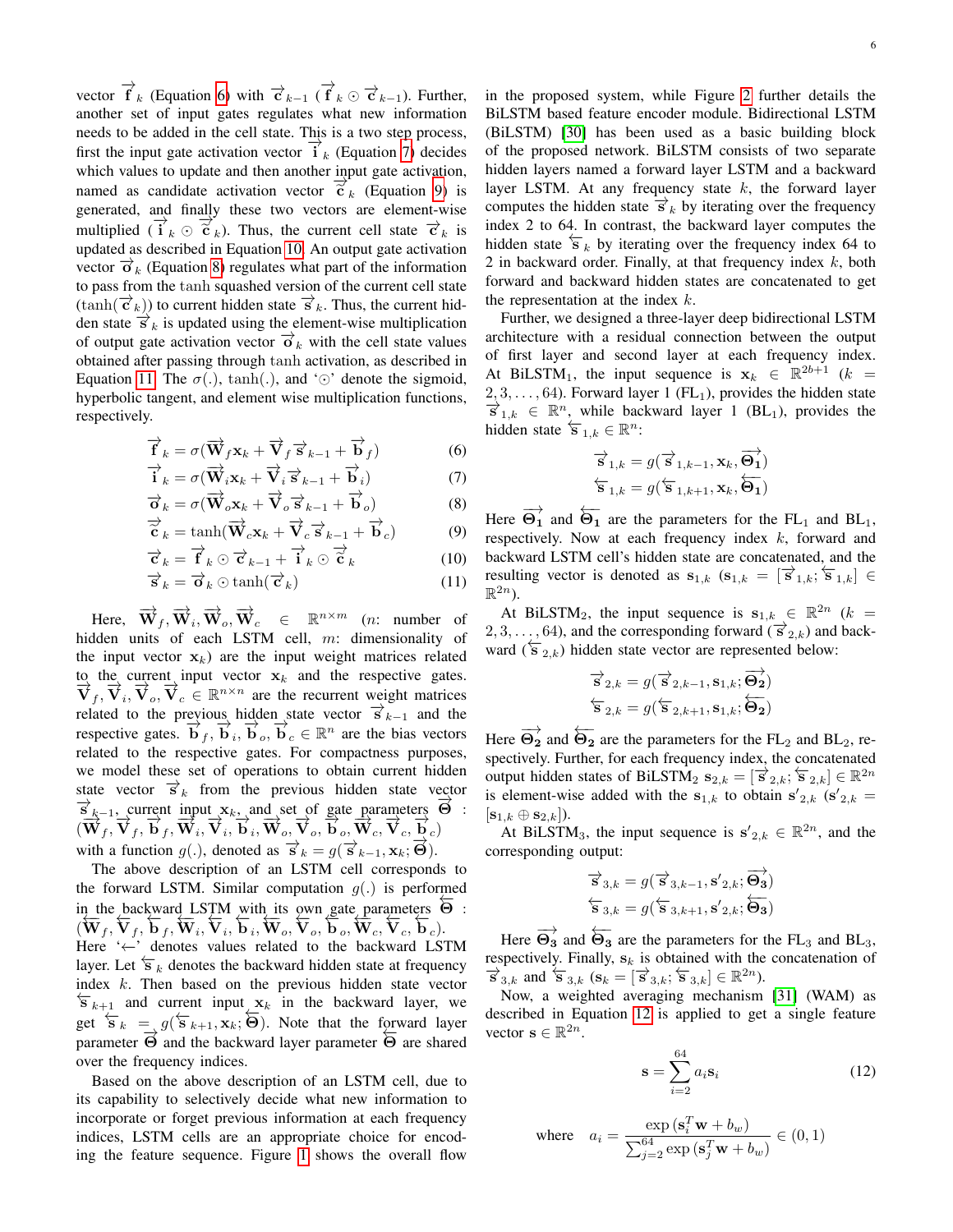Here,  $\mathbf{w} \in \mathbb{R}^{2n}$  and  $b_w \in \mathbb{R}$  are trainable parameters of neural network with linear activation and are jointly learned with all the other LSTM parameters during the training process.

Finally the output predicted value  $y = \sigma(\mathbf{v}^T \mathbf{s} + b_v)$  is obtained. Here,  $\mathbf{v} \in \mathbb{R}^{2n}$  and  $b_v \in \mathbb{R}$  are another set of trainable weight parameters, and  $\sigma$  is the sigmoid activation function generally used as activation in the last layer for binary classification.

## *D. Training*

Proposed model is trained end-to-end to minimize binary cross-entropy loss between the actual labels and the predicted values using Adam optimizer [\[32\]](#page-11-16) with the value of  $\beta_1$  and  $\beta_2$  set at their default values 0.9 and 0.999, respectively. Following learning rate strategy is used: an initial learning rate of 0.001 is used for the first ten epochs. The learning rate is decreased to 0.0005 for the subsequent five epochs and further reduced by a factor of 5 for epoch number sixteen to twenty. This sequence continues with a 0.00005 learning rate for epochs 21 to 25, and the learning rate is further reduced by a factor of 5 for the subsequent five epochs. Model is trained for 25 epochs with a batch size of 64. For increased amount of training data (60% and 90% in Section [III-A\)](#page-6-1), model is trained for 30 epochs. The model with the best validation accuracy in these epochs is used for evaluation on the test set. Our models are trained from scratch without any pretraining or data augmentation. For  $1\times1$  convolutions in module  $\phi(.)$ , kernel weights and biases are initialized using the Glorot uniform initializer [\[33\]](#page-11-17) and zeros, respectively. For BiLSTM layers, the kernel weight matrices (W's) are initialized using the Glorot uniform initializer [\[33\]](#page-11-17). Recurrent kernel weights matrices  $(V's)$  are initialized with the orthogonal initialization. All the bias vectors are initialized with zeroes except for the bias vector corresponding to forget gate, which is initialized with ones. The value of dropout and recurrent dropout is set to 0.1.

The default value of histogram range ([-b b]), hidden size of each LSTM cell  $(n)$ , and number  $(C)$  of  $1 \times 1$  filters in the module is experimentally fixed to [-80 80], 128, and 16, respectively.

#### III. EXPERIMENTS AND DISCUSSION

<span id="page-6-0"></span>The first set of experiments reported in this paper are performed on a diverse publicly available dataset [\[1\]](#page-10-0). This dataset's diversity lies in the image content and the number of Q-matrices used for generating single and double compressed patches. Dataset consists of 1,140,430 single and double compressed JPEG patches of size  $256 \times 256$  generated from 18,946 uncompressed images with 1120 unique Q-matrices (including standard Q-matrices for quality factors 51 - 100). These 18,946 uncompressed images were captured by cameras of 15 different models and belonged to three public datasets, RAISE [\[34\]](#page-11-18), Dresden [\[35\]](#page-11-19), and BOSSBase [\[36\]](#page-11-20). Single compressed patches were generated by the JPEG compression of each uncompressed patch with a randomly chosen Q-matrix among the 1120 Q-matrices. The double compressed patches were generated by re-compressing each of the single compressed patches with another random Q-matrix different from the first Q-matrix. Further, in the second set of experiments aimed at evaluating the performance on unseen Q-matrices, we also considered separate patches from four different uncompressed datasets, RAISE [\[34\]](#page-11-18), UCID [\[37\]](#page-11-21), BOSSBase 1.01 [\[36\]](#page-11-20), and Columbia [\[38\]](#page-12-0). Similar to the patches in the publicly available dataset [\[1\]](#page-10-0), only the Y channel is quantized while compressing all the images used in this paper.

Performance evaluation of the proposed system and comparison with the state-of-art systems is done using standard metrics for two-class classification problems. Here, double compressed patches are treated as positive class and single compressed patches as negative class. Let  $tp$  [tn] and  $fp$  $[fn]$  denote the number of patches correctly and incorrectly predicted as double [single] compressed, respectively. Then, evaluation metrics used here can be defined as, accuracy =  $(tp + tn)/(tp + tn + fp + fn)$ , true positive rate (TPR) =  $tp/(tp + fn)$ , and true negative rate (TNR) =  $tn/(tn + fp)$ . Hence, TPR [TNR] denotes the fraction of patches correctly detected as double [single] compressed out of the total double [single] compressed patches. Since the datasets used for evaluations contain an equal number of single and double compressed patches, metrics such as f-measure are not needed.

## <span id="page-6-1"></span>*A. Training Size Variation*

We analyzed the performance with three different train percentages to address the time complexity in training with a large portion of 1,140,430 patches. First, we considered a split where train, validation, and test sets are 30% (342,130 patches), 10% (114,044), and 10%, respectively (30/10/10 split), and the remaining 50% of the data is not used. For this 30/10/10 split, we also perform 5-fold cross-validation to check the amount of bias present in a specific randomly chosen 30% fold. Table [I](#page-7-1) shows the results of each of the fivefolds. Results across these five-folds show minimal variation in performances (with low standard deviation for TPR, TNR, and test accuracy), as evident from the average on the five folds shown in the  $7<sup>th</sup>$  row ('mean $\pm$  standard deviation'). Hence, the computational time is saved by performing all other detailed experiments on a single fold instead of the five folds used here. For further experiments on the 30/10/10 split, fold-3 data is utilized. Model hyperparameters are tuned on the validation set of 30/10/10 split and fixed for all other train percentages and other experiments related to the proposed approach.

We also analyzed the effect of variation in training data size by randomly selecting 30%, 60%, and 90% data as training data. The test set of 10% is kept fixed across all the experiments. Corresponding results in Table [I](#page-7-1) show that when we increase the training data from 30% to 90%, we see a performance improvement of 0.81%, 0.09%, and 0.46% in TPR, TNR, and test accuracy, respectively. However, this improvement in TPR and test accuracy comes at the cost of around a threefold increase in training time. For example, with 30% training data on NVIDIA GeForce GTX 1080 Ti, the average training time is approximately 1.11 hours per epoch (1.16 days for 25 epochs). This training time increases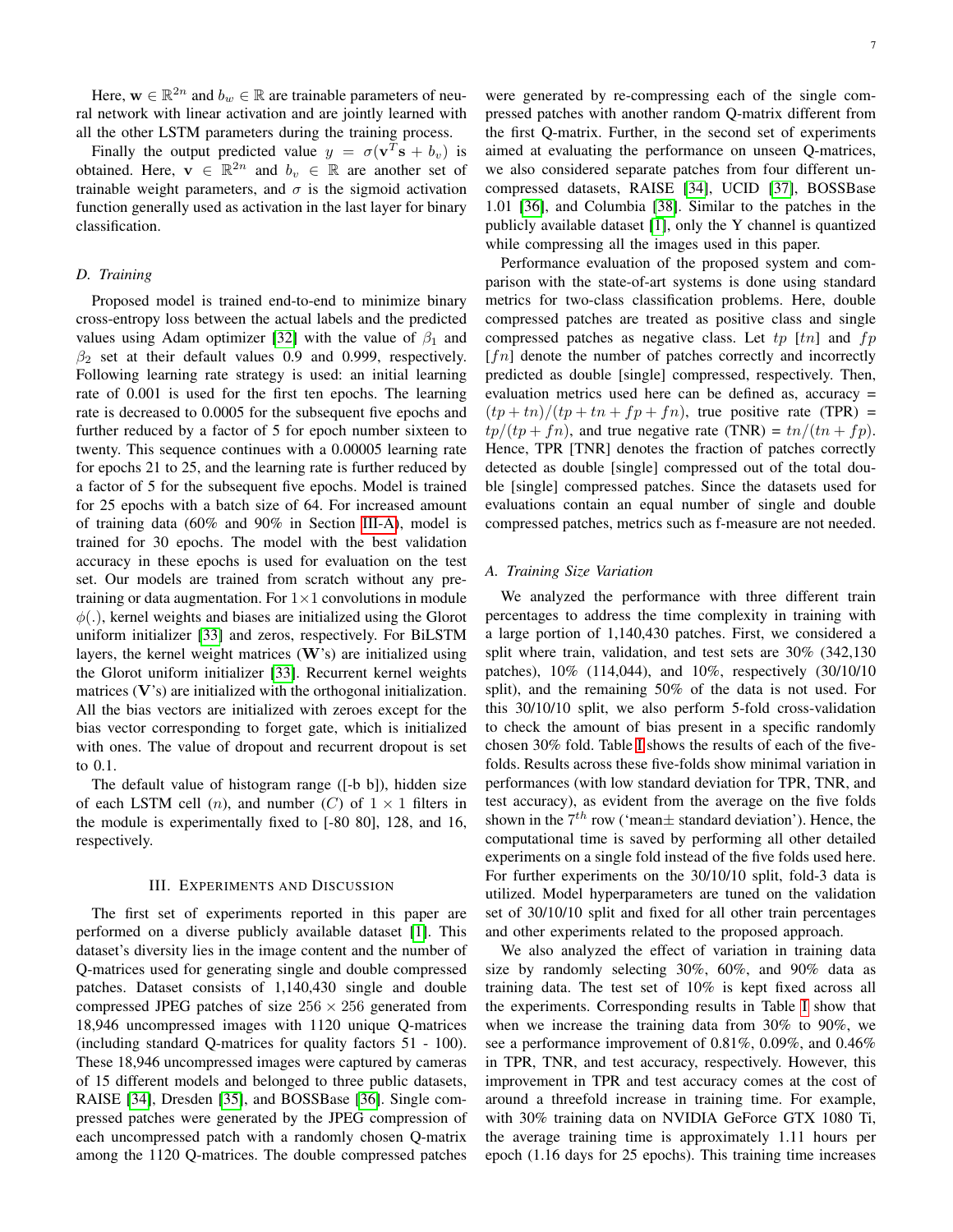approx two times and three times for 60% and 90% train data, respectively. Hence, although the proposed system promises to provide further improvement in the performance with 90% training size, to benefit from shorter training time, and analyze a broader spectrum of various aspects of this forensic problem and the proposed system, except for Section [III-B](#page-7-2) (Table [II\)](#page-7-3), all other models are trained on 30% patches.

<span id="page-7-1"></span>TABLE I: Performance of the proposed system with varying amounts of training data. Bold letter 'fold-3' signifies that the train, validation, and test patches corresponding to fold-3 are utilized for futher experiments on 30% training data scenario.

| Train Percentage | TPR $(\%)$       | TNR $(\%)$       | Test Accuracy $(\%)$ |
|------------------|------------------|------------------|----------------------|
| $30$ (fold-1)    | 91.88            | 97.57            | 94.73                |
| 30 (fold-2)      | 91.94            | 97.93            | 94.93                |
| 30 (fold-3)      | 91.98            | 97.81            | 94.89                |
| 30 (fold-4)      | 91.94            | 97.77            | 94.86                |
| $30$ (fold-5)    | 91.70            | 97.95            | 94.82                |
| $30(5-fold)$     | $91.89 \pm 0.11$ | $97.81 \pm 0.15$ | $94.85 \pm 0.08$     |
| 60               | 92.22            | 97.99            | 95.10                |
| 90               | 92.79            | 97.90            | 95.35                |

#### <span id="page-7-2"></span>*B. Comparison with State-of-the-Art Systems*

The proposed system is compared with the following stateof-the-art CNN-based systems: Wang *et al.* [\[16\]](#page-11-0), Barni *et al.* [\[17\]](#page-11-1), Verma *et al.* [\[21\]](#page-11-5), Park *et al.* [\[1\]](#page-10-0), Zeng *et al.* [\[20\]](#page-11-4), Kwon *et al.* [\[22\]](#page-11-6). In [\[1\]](#page-10-0), the performance of various existing methods is reported for 90% of the training data (1,026,388 patches) and 10% test data. We have adopted the same strategy (randomly selected 90% patches for training and the remaining 10% patches for testing). Results in Table [II](#page-7-3) demonstrate the improvement in overall accuracy and ability to correctly classify single and double compressed patches compared to other approaches. Since the experimental settings such as datasets is same, Table [II](#page-7-3) shows the results for systems [\[16\]](#page-11-0), [\[17\]](#page-11-1), and [\[1\]](#page-10-0), as reported in [\[1\]](#page-10-0) (also utilized in recent work [\[22\]](#page-11-6)). Table [II](#page-7-3) shows the result for system [\[22\]](#page-11-6) as reported in [\[22\]](#page-11-6). The results of the systems [\[20\]](#page-11-4), [\[21\]](#page-11-5) are generated with our implementation, using the respective papers' default settings. In [\[20\]](#page-11-4), the system is trained on the patches of size  $64 \times 64$ only, while this comparison needs to be done on the patch size  $256 \times 256$ . Thus, our implementation of [\[20\]](#page-11-4) uses patches of size  $256 \times 256$  and 16 as batch size.

<span id="page-7-3"></span>TABLE II: Performance of various approaches using 90% patches for training

| System                       | TPR $(\% )$ | TNR $(\%)$ | Test Accuracy $(\%)$ |
|------------------------------|-------------|------------|----------------------|
| Wang et al. $[16]$           | 67.74       | 78.37      | 73.05                |
| Barni et al. [17] ([-50 50]) | 77.47       | 89.43      | 83.47                |
| Barni et al. [17] ([-60 60]) | 78.35       | 90.53      | 84.46                |
| Verma et al. [21]            | 79.15       | 95.68      | 87.41                |
| Park $et$ al. [1]            | 90.90       | 94.59      | 92.76                |
| Zeng <i>et al.</i> $[20]$    | 75.80       | 95.28      | 85.54                |
| Kwon et al. [22]             | 89.43       | 97.75      | 93.93                |
| Proposed System              | 92.79       | 97.90      | 95.35                |

## <span id="page-7-0"></span>*C. Patch-Size Variation*

A system's success in classifying patches of smaller sizes is of great importance in paving the way to utilize that system

in localizing forgeries of smaller sizes. Table [III](#page-7-4) shows the performance of different approaches with three different patch sizes. The results of  $[1]$  are generated using the available code<sup>[1](#page-7-5)</sup> with 100 epochs, 64 batch-size, and learning rate  $10^{-5}$ . To ensure the same number of training and test patches as for  $256 \times 256$  patches, for other patch sizes such as  $64 \times 64$ and  $128 \times 128$ , coefficients corresponding to the respective patch sizes are taken from the top left corner of the quantized DCT coefficients of  $256 \times 256$  patches. For [\[20\]](#page-11-4), their default batch size of 64 is used while working with  $64 \times 64$  patches. The proposed system consistently outperforms the other three approaches for all the three patch sizes in all three metrics TPR, TNR, and test accuracy. One important observation that can be made for patch size  $256 \times 256$ , is that for 30% of training data, improvement in the test accuracy with respect to the baseline system [\[1\]](#page-10-0) is more significant (4.59% in Table [III](#page-7-4) ) as compared to the case of 90% training data (2.59% in Table [II\)](#page-7-3).

<span id="page-7-4"></span>TABLE III: Performance (%) with patch-size  $64 \times 64$ ,  $128 \times$ 128, and 256 × 256

| Patch-Size       | System                    | TPR   | <b>TNR</b> | <b>Test Accuracy</b> |
|------------------|---------------------------|-------|------------|----------------------|
|                  | Verma et al. [21]         | 66.28 | 91.50      | 78.89                |
|                  | Park et al. [1]           | 76.64 | 91.24      | 83.94                |
| $64 \times 64$   | Zeng <i>et al.</i> $[20]$ | 68.19 | 89.89      | 79.04                |
|                  | Proposed System           | 85.98 | 93.37      | 89.68                |
|                  | Verma et al. [21]         | 77.03 | 88.09      | 82.56                |
|                  | Park $et$ al. [1]         | 82.78 | 92.58      | 87.68                |
| $128 \times 128$ | Zeng <i>et al.</i> $[20]$ | 75.00 | 89.81      | 82.41                |
|                  | Proposed System           | 89.26 | 96.57      | 92.92                |
|                  | Verma et al. [21]         | 78.52 | 94.89      | 86.71                |
|                  | Park $et$ al. [1]         | 84.89 | 95.70      | 90.30                |
| $256 \times 256$ | Zeng <i>et al.</i> $[20]$ | 73.75 | 95.78      | 84.77                |
|                  | Proposed System           | 91.98 | 97.81      | 94.89                |

#### IV. COMPRESSION DETECTION FOR UNSEEN Q-MATRICES

In most real-life scenarios, the set of potential Q-matrices used for the first compression is unknown beforehand. Thus, it is necessary to design systems that can handle unseen Qmatrices as the set of 1,120 Q-matrices is not the complete set of all possible Q-matrices. This section aims to analyze the effect of using the same and different (with respect to training) Q-matrices during testing. For analyzing Q-matrices' effect only, the same images (in terms of image content) are used for both seen and unseen Q scenarios. We also wanted to test the scenario when the patches from a completely different dataset compressed with seen as well as unseen Qmatrices appeared in testing. To test this scenario, we consider four different uncompressed datasets, namely RAISE [\[34\]](#page-11-18), UCID [\[37\]](#page-11-21), BOSSBase 1.01 [\[36\]](#page-11-20), and Columbia [\[38\]](#page-12-0). The same procedure as in [\[1\]](#page-10-0) is adopted for single and double compressed patch generation from each of these four datasets. From each uncompressed image, non-overlapping patches of size  $256 \times 256$ , starting from top left in the raster order, are extracted, and then single and double compressed test patches are generated. RAISE [\[34\]](#page-11-18) dataset consists of 8156 very high-resolution such as  $4928 \times 3264$ ,  $4288 \times 2848$ , and

<span id="page-7-5"></span><sup>1</sup>https://github.com/plok5308/DJPEG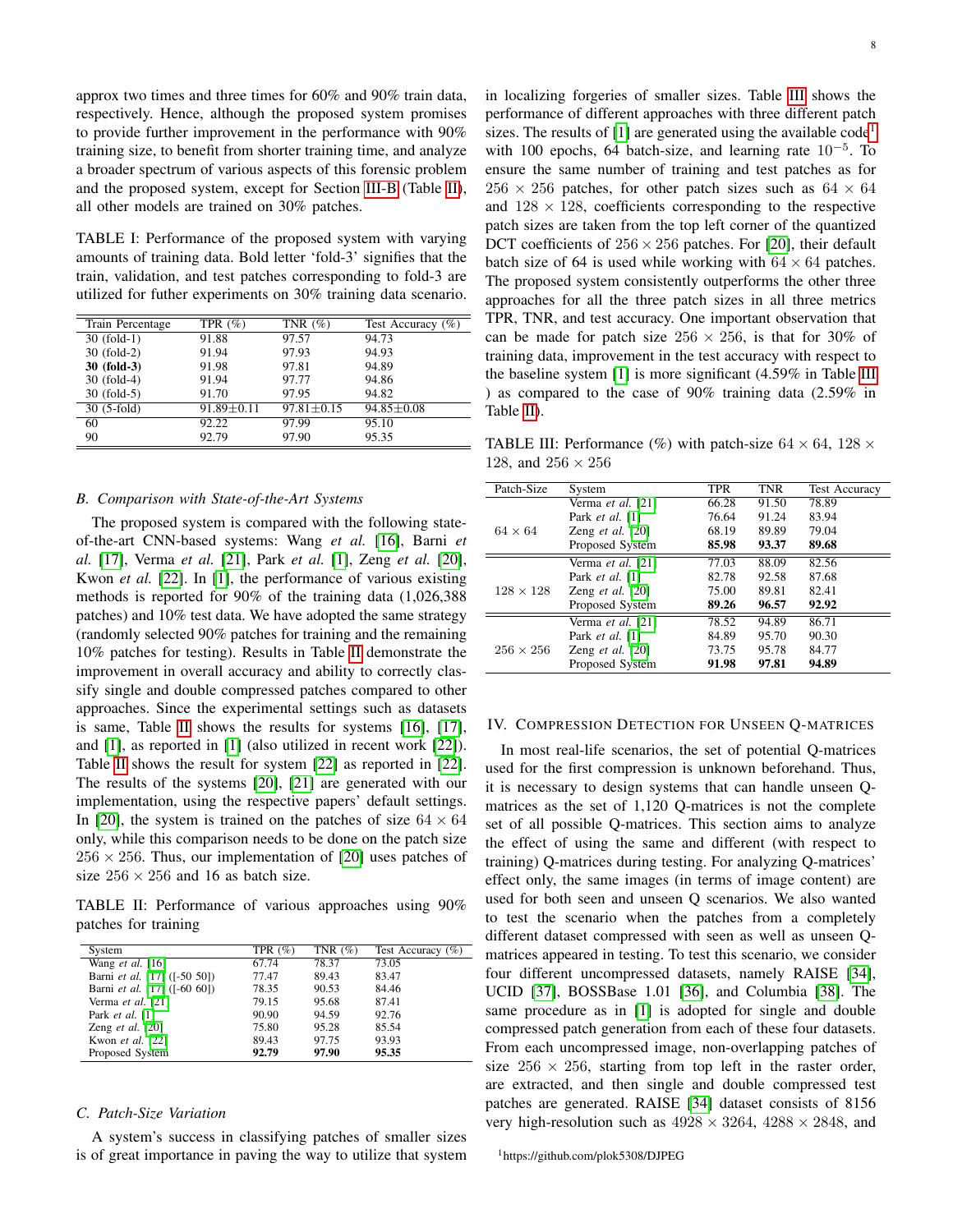$3008 \times 2000$  uncompressed color images captured from three camera models. UCID has 1338 original uncompressed color images of resolution  $384 \times 512$  and  $512 \times 384$  captured from the single camera. Columbia [\[38\]](#page-12-0) dataset, has 183 authentic uncompressed color images with image size ranging from  $757 \times 568$  to  $1152 \times 768$ , captured from four cameras. BOSSBase 1.01 [\[36\]](#page-11-20) has 10,000 never-compressed grayscale images of the size  $512 \times 512$  pixels, taken from seven different cameras. All images in UCID [\[37\]](#page-11-21), BOSSBase 1.01 [\[36\]](#page-11-20), and Columbia [\[38\]](#page-12-0) datasets are used to create the test patches. Further, the 1,120 available Q-matrices are divided into two parts. In the first part, we randomly picked 70% (784 Qmatrices), while the remaining 30% (336 Q-matrices) are picked in the second part. To test the generalization ability across datasets and unseen Q-matrices, we create the following test datasets: 1) RAISE Seen Q, 2) RAISE Unseen Q, 3) UCID Seen Q, 4) UCID Unseen Q, 5) BOSSBase 1.01 Seen Q, 6) BOSSBase 1.01 Unseen Q, 7) Columbia seen Q, and 8) Columbia unseen Q. Here, the word 'Seen Q' refers to test patches compressed with the 70% Q-matrices used in training, while the term 'Unseen Q' refers to the same patches compressed with 30% remaining Q-matrices that are not used in training.

A model is trained on single and double compressed patches  $(256 \times 256)$  generated from randomly selected images from RAISE [\[34\]](#page-11-18) dataset using 70% of the Q-matrices. The number of training, validation, and test patches for the RAISE [\[34\]](#page-11-18) dataset is kept the same as the numbers in the original 30/10/10 split used in Section [III-A.](#page-6-1) Figure [3](#page-9-0) shows the receiver operating characteristic (ROC) curves for all the four datasets in the seen and unseen cases for the proposed system as well as the other three baseline systems. Table [IV,](#page-9-1) shows the TPR, TNR, and test accuracies for the threshold value of 0.5. The proposed system consistently performs well across all the scenarios involving unseen Q-matrices and drastically varying image content. For example, when the image content of the testing dataset comes from a different distribution as compared to the training dataset (such as UCID [\[37\]](#page-11-21), BOSSBase 1.01 [\[36\]](#page-11-20), and Columbia [\[38\]](#page-12-0)), and the patches are compressed with different Q-matrices as compared to Q-matrices used for training. Also, the proposed system significantly outperforms all other baseline systems for seen as well as unseen scenarios. For example, for the Unseen Q scenario, the proposed system gives 92.50%, 93.37%, 92.94% and 88.60% accuracies on RAISE, UCID, BOSSBase 1.01, and Columbia datasets, respectively. In these four cases, corresponding accuracies for the second best method are 85.66%, 88.73%, 81.26% and 85.54%. For the proposed method, comparing the AUC in Figure [3](#page-9-0) and the three metrics in Table [IV,](#page-9-1) respectively, for 'Seen Q' and 'Unseen Q' scenario, the following key observation can be drawn. In the proposed method, the drop in performance for the 'Unseen Q' scenario is minimal for all four datasets, indicating the proposed system's robustness to different testing datasets generated from different Q-matrices compared to training. While for the method in [\[1\]](#page-10-0), a significant drop in performance can be seen in the 'Unseen Q' matrices scenario for all the four datasets considered in this section. This improved overall performance in terms of the TPR, TNR, and test accuracy of the proposed approach suggests the proposed system's applicability as a universal single and double compressed block detector.

## V. ABLATION STUDY

This section analyzes the effect of various network architectural components and design choices on the proposed method's performance. All the models listed in this section are trained separately from scratch on the patches from the 30/10/10 split's (Section [III-A\)](#page-6-1) train set and evaluated on the test set.

We investigate the affect of various histogram bin ranges as shown in Table [V.](#page-9-2) As the best accuracy is achieved for the histogram bin range [−80 80], for all other experiments reported in this paper  $[-80, 80]$  is used as the histogram bin range. Furthermore, it is evident from Table [V](#page-9-2) that even for a bin range of  $[-20, 20]$ , the test accuracy is close to the best accuracy. Therefore, the proposed system can also be used with a smaller bin range, when the system needs to be deployed with reduced computational resources. Further, Table [VI](#page-9-3) shows the performances with varying number of hidden units,  $n \in \{64, 128, 256\}$ , used in the forward and backward layers of each LSTM cell at all three layers. Best performance is observed with the value of  $n$  equal to 128.

To recall, in Section [II,](#page-2-3) the proposed architecture contains a non-linear HQ projector module denoted as  $\phi(\cdot)$ , a stack of two BiLSTM layers (BiLSTM<sub>1</sub> and BiLSTM<sub>2</sub>), a residual connection  $(\oplus)$ , a third BiLSTM layer (BiLSTM<sub>3</sub>), and a weighted averaging mechanism (WAM). On the input design side, the proposed system contains histograms and corresponding replicated q-factors for all the 63 AC frequencies. Table [VII](#page-11-22) shows the performance with the various combination of the components except for the fixed histogram range [-80 80] and the number of hidden units of each LSTM cell set to 128. One major observation that can be drawn from the Table [VII,](#page-11-22) that even with a single layer BiLSTM  $(BiLSTM<sub>1</sub>)$ , with input as a feature sequence obtained from input histograms and corresponding q-factors, method ('model 4') significantly outperforms next best baseline method (test accuracy of 90.30 in Table [III](#page-7-4) for [\[1\]](#page-10-0)) by 3.79% in test accuracy. Adding more BiLSTM layers such as  $BiLSTM<sub>2</sub>$  and BiLSTM<sub>3</sub> with a residual connection at each frequency index improves performance. For the proposed method ('model 10'), non-linear HQ projector module  $\phi(\cdot)$  has  $C = 16$  filters resulting in the best test accuracy of 94.89%. The effect of varying the value of  $C$  ('model 9' to 'model 13') suggests that with a reasonable value of  $C$ , the variant models' performance is robust to its value. Furthermore, we observe that deeper architecture such as adding one more BiLSTM layer such as adding BiLSTM<sup>4</sup> without residual connection ('model 14' and 'model 15') and residual connection ('model 16' and 'model 17') does not further help in performance improvement.

## *A. Evaluation with existing CNN architectures*

In literature, histograms or certain handcrafted features from the histogram of quantized DCT coefficients or dequantized DCT coefficients are used as input to CNN to detect the re-compression. Recent methods such as [\[16\]](#page-11-0), [\[21\]](#page-11-5)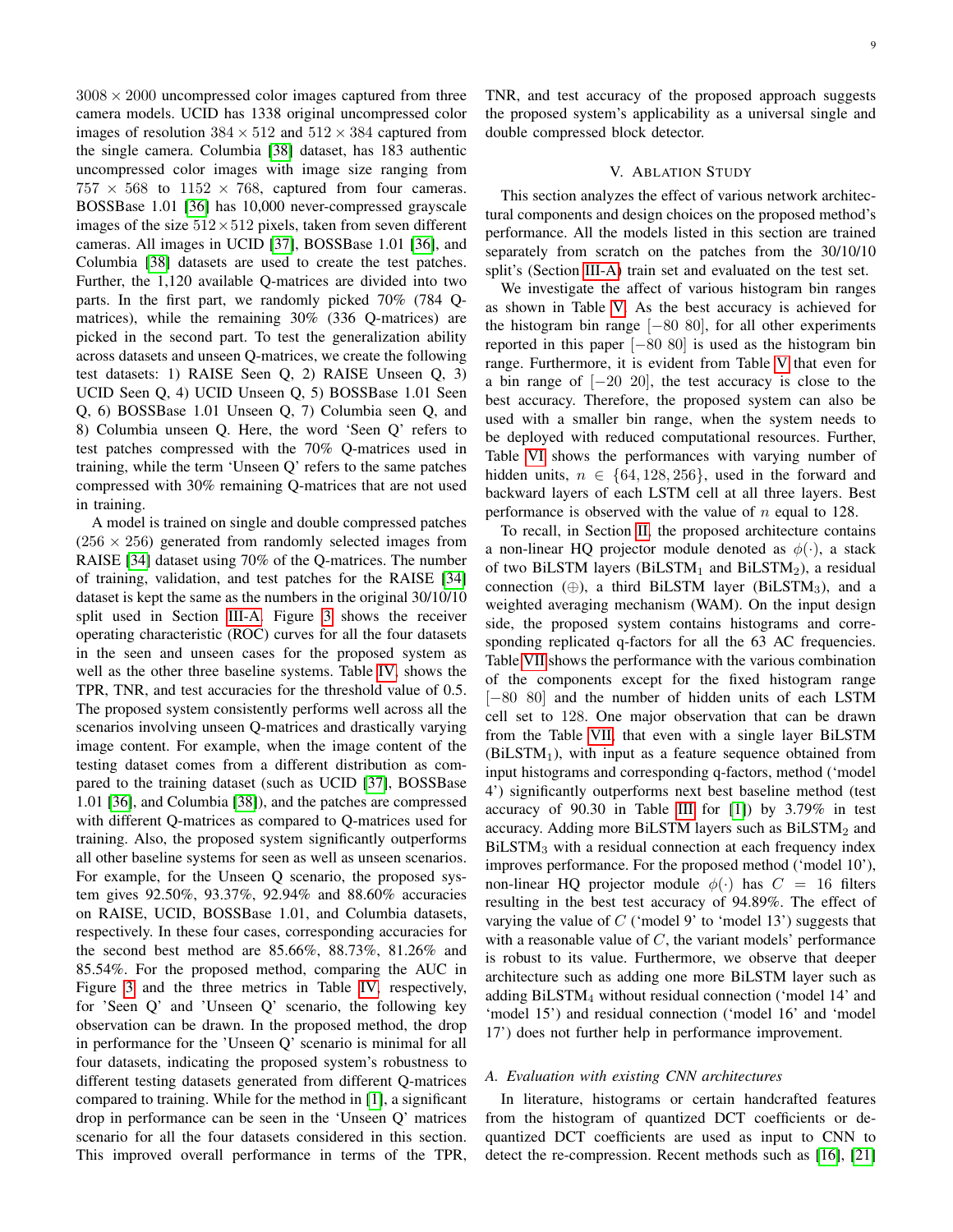<span id="page-9-0"></span>

[m<sub>1</sub>:Verma *et al.* [\[21\]](#page-11-5), m<sub>2</sub>:Park *et al.* [\[1\]](#page-10-0), m<sub>3</sub>: Zeng *et al.* [\[20\]](#page-11-4), m<sub>4</sub>: Proposed System]

Fig. 3: Receiver operating characteristic (ROC) curves. Numbers in the bracket show area under the curve (AUC) for the specific systems. Model is only trained on the compressed patches generated for the RAISE dataset [\[34\]](#page-11-18) and evaluated with the RAISE [\[34\]](#page-11-18) and three other datasets, namely UCID [\[37\]](#page-11-21), BOSSBase 1.01 [\[36\]](#page-11-20), and Columbia [\[38\]](#page-12-0). The word 'Seen Q' refers to test patches compressed with the Q-matrices used in training, while the term 'Unseen Q' refers to the same patches compressed with remaining Q-matrices that are not used in training for the respective datasets.

<span id="page-9-1"></span>TABLE IV: Performance (%) for the patches compressed from different datasets with seen and unseen quantization matrices. Model is only trained on the compressed patches generated from the RAISE dataset [\[34\]](#page-11-18) and tested on the RAISE [\[34\]](#page-11-18) and three other datasets, namely UCID [\[37\]](#page-11-21), BOSSBase 1.01 [\[36\]](#page-11-20), and Columbia [\[38\]](#page-12-0). The word 'Seen Q' refers to test patches compressed with the Q-matrices used in training, while the term 'Unseen Q' refers to the same patches compressed with remaining Q-matrices that are not used in training for the respective datasets. ('-': system not applicable for grayscale images.)

|                           | <b>RAISE</b> [34] |            |                           |                          |       |       |               | <b>UCID</b> [37] |       |            |            |       |  |  |
|---------------------------|-------------------|------------|---------------------------|--------------------------|-------|-------|---------------|------------------|-------|------------|------------|-------|--|--|
| <b>System</b>             | Seen O            |            |                           | Unseen O                 |       |       | Seen Q        |                  |       | Unseen Q   |            |       |  |  |
|                           | TPR               | <b>TNR</b> | Acc                       | TPR                      | TNR   | Acc   | <b>TPR</b>    | <b>TNR</b>       | Acc   | <b>TPR</b> | <b>TNR</b> | Acc   |  |  |
| Verma et al. [21]         | 80.27             | 92.39      | 86.33                     | 79.44                    | 91.88 | 85.66 | 84.08         | 94.54            | 89.31 | 82.40      | 95.07      | 88.73 |  |  |
| Park $et$ al. [1]         | 77.06             | 95.72      | 86.39                     | 76.62                    | 90.40 | 83.51 | 87.74         | 80.16            | 83.95 | 88.27      | 71.86      | 80.06 |  |  |
| Zeng <i>et al.</i> $[20]$ | 70.95             | 93.52      | 82.23                     | 69.57                    | 93.03 | 81.30 | 51.42         | 95.48            | 73.45 | 50.34      | 95.70      | 73.02 |  |  |
| Proposed System           | 89.86             | 95.94      | 92.90                     | 89.28                    | 95.72 | 92.50 | 95.03         | 92.94            | 93.98 | 94.66      | 92.08      | 93.37 |  |  |
|                           |                   |            | <b>BOSSBase 1.01 [36]</b> |                          |       |       | Columbia [38] |                  |       |            |            |       |  |  |
| Verma et al. [21]         |                   |            | ۰                         | $\overline{\phantom{a}}$ |       | -     | 82.00         | 90.97            | 86.49 | 79.49      | 91.60      | 85.54 |  |  |
| Park $et$ al. [1]         | 85.11             | 84.39      | 84.75                     | 84.95                    | 77.58 | 81.26 | 78.69         | 89.60            | 84.14 | 77.77      | 85.03      | 81.40 |  |  |
| Zeng <i>et al.</i> $[20]$ | 66.67             | 93.89      | 80.28                     | 65.54                    | 93.53 | 79.53 | 69.77         | 90.23            | 80.00 | 69.43      | 88.69      | 79.06 |  |  |
| Proposed System           | 93.42             | 93.56      | 93.49                     | 93.22                    | 92.65 | 92.94 | 90.34         | 91.26            | 90.80 | 89.20      | 88.00      | 88.60 |  |  |

<span id="page-9-2"></span>TABLE V: Performance comparison with different histogram bin ranges

| Bin range $([-b b])$ | TPR $(\% )$ | TNR $(\% )$ | Test Accuracy $(\%)$ |
|----------------------|-------------|-------------|----------------------|
| $[-20 20]$           | 91.68       | 97.48       | 94.58                |
| $-40$ 40             | 91.92       | 97.83       | 94.87                |
| $-6060$              | 91.91       | 97.56       | 94.73                |
| $-8080$              | 91.98       | 97.81       | 94.89                |
| $-100100$            | 91.89       | 97.78       | 94.84                |

<span id="page-9-3"></span>TABLE VI: Performance comparison with different number of hidden units  $(n)$  in each of the forward and backward LSTM cell

| Units | TPR $(\% )$ | TNR $(\% )$ | Test Accuracy $(\% )$ |
|-------|-------------|-------------|-----------------------|
| 64    | 91.52       | 97.77       | 94.64                 |
| 128   | 91.98       | 97.81       | 94.89                 |
| 256   | 91.96       | 97.70       | 94.83                 |

use 1D concatenated histogram from selected low-frequency locations (in zig-zag order [\[25\]](#page-11-9)). While other methods such as [\[1\]](#page-10-0), [\[17\]](#page-11-1) use frequency-wise stacked histograms or features from histogram as input to the respective 2D convolutional neural networks. Exact comparative performances with these methods [\[1\]](#page-10-0), [\[16\]](#page-11-0), [\[17\]](#page-11-1), [\[21\]](#page-11-5) are reported in Table [II.](#page-7-3) To this en route, in this section, we investigated the performances of our raw histograms' and proposed way of combining it with the respective q-factors with the common CNN architectures. Architectures considered in this study are ResNet-50 [\[39\]](#page-12-1), ResNet-152 [\[39\]](#page-12-1), DenseNet-121 [\[40\]](#page-12-2) with growth-rate 32 and 40. For better comparative analysis, performances with these architectures are reported in the lower half of Table [VII](#page-11-22)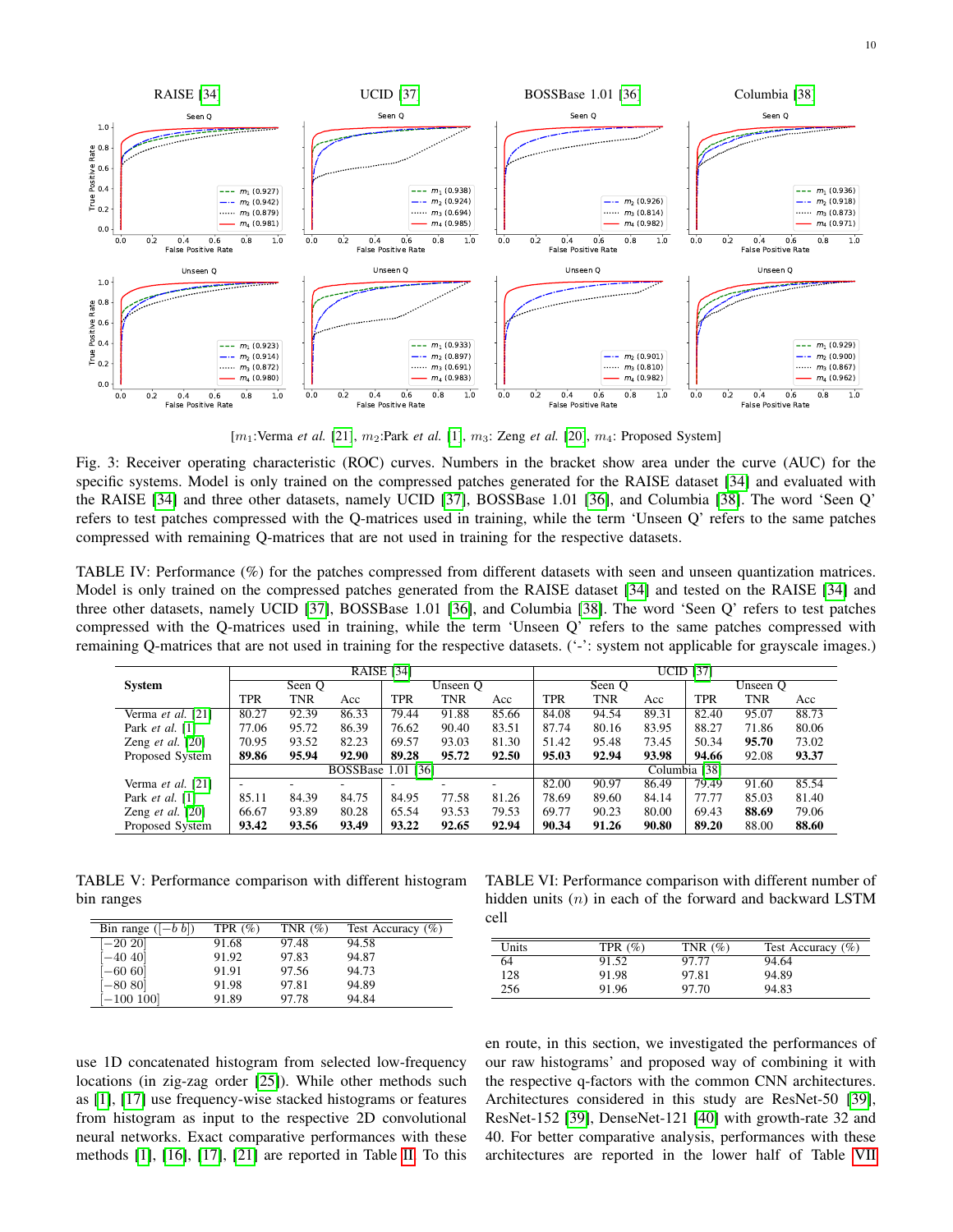('model 18' to 'model 25'). To accomplish this task, for the histogram inputs, we vertically stack the histograms of 63 frequencies in raster order of the frequency index from that is left to right and top to bottom, which results in input dimension of  $63 \times (2b+1)$  that is fed to the respective CNN architectures. While in the case of the proposed way of using q-factors alongside the histogram vectors of each 63 frequencies, we use a channel-wise concatenation of histogram vectors and respective vectors obtained from repeating the q-factors, that results in input dimension of  $63 \times (2b+1) \times 2$ . This input combination results in better test accuracy as compared to histogram-only input. Comparing these CNN models with the proposed BiLSTM based model, even the simplest BiLSTM based model ('model 4') with 0.3 million parameters performs better in all three metrics than best performing DenseNet-121 ('model 25') with 10.87 million parameters.

## *B. Variations in feature encoder*

*1) Encoding with zig-zag order of frequency:* Some of the JPEG compression detection algorithms [\[16\]](#page-11-0), [\[19\]](#page-11-3), [\[20\]](#page-11-4) select DCT coefficients from some low-frequency locations in zig-zag [\[25\]](#page-11-9) order to get sufficient statistics; as the higher frequency locations are quantized heavily during JPEG compression. To investigate if selecting the coefficients in zigzag order affects the proposed system's compression detection performance, we trained a model where histograms and corresponding q-factors are passed in zig-zag order, keeping all other settings the same as the initially proposed model. We observed that the model's performance in terms of (TPR, TNR, Accuracy) was on the lower side (91.50, 97.14, 94.32) compared to the proposed model (91.98, 97.81, 94.89).

*2) Without weighted averaging mechanism:* In Table [VIII,](#page-11-23) we show the performances without using the weighted averaging mechanism (WAM) in the proposed approach. In this case, we will have the sequence vectors obtained from the BiLSTM3. One possible approach can be to use the forward and backward concatenated hidden state vectors at frequency index 64, that is  $s_{64}$  ( $s_{64} = [\overrightarrow{s}_{3,64}; \overleftarrow{s}_{3,64}]$ ) as a summarized feature vector. Alternatively, similar idea can be applied at the frequency index 2 with  $s_2 = [\vec{s}_{3,64}; \vec{s}_{3,64}]$ , due to the utilization of BiLSTM cells in the proposed network. Further, these two vectors at index 2 and 64 ( $s_2$  and  $s_{64}$ ) can be elementwise added ( $\mathbf{s}_2 \oplus \mathbf{s}_{64} \in \mathbb{R}^{2n}$ ) or concatenated ( $[\mathbf{s}_2; \mathbf{s}_{64}] \in \mathbb{R}^{4n}$ ), before the final classification. The performances with these combinations are on the slightly lower side in all three metrics than the proposed method; still, these numbers suggest that the BiLSTM based histogram feature encoding is robust to design choices and is a powerful tool for single vs. double compression detection.

## VI. CONCLUSIONS

In this paper, we have proposed a deep BiLSTM based framework that uses the features from the histogram of quantized DCT coefficients directly extracted from JPEG file with the corresponding q-factors to effectively capture the compression specific artifacts for classifying JPEG patches as single or double compressed. With the analysis of the various

aspects of the proposed system, we can conclude that the sequence-based modeling of the features obtained from the combination of histograms and respective q-factors provides robust BiLSTM based design choices. This work is the first attempt to model the histogram-based feature sequences of AC frequencies as sequential data and selectively encode the useful information from the different indices using the sequence models, BiLSTM, in the present case. We showed significant improvement over the current state-of-the-art methods to classify JPEG blocks as single or double compressed in challenging but very important and realistic scenarios of unseen compression. In the future direction, one can explore such sequence models with more sophisticated modeling.

# ACKNOWLEDGMENTS

This material is based upon work partially supported by a grant from the Department of Science and Technology (DST), New Delhi, India, under Award Number ECR/2015/000583. Any opinions, findings, and conclusions or recommendations expressed in this material are those of the author(s) and do not necessarily reflect the views of the funding agencies.

#### **REFERENCES**

- <span id="page-10-0"></span>[1] J. Park, D. Cho, W. Ahn, and H.-K. Lee, "Double JPEG Detection in Mixed JPEG Quality Factors using Deep Convolutional Neural Network," in *European Conference on Computer Vision*, Sep 2018.
- <span id="page-10-1"></span>[2] Z. Lin, J. He, X. Tang, and C.-K. Tang, "Fast, automatic and fine-grained tampered JPEG image detection via DCT coefficient analysis," *Pattern Recognition*, vol. 42, no. 11, pp. 2492–2501, 2009.
- <span id="page-10-2"></span>[3] A. Piva, "An Overview on Image Forensics," *ISRN Signal Processing*, 2013.
- <span id="page-10-3"></span>[4] M. C. Stamm, M. Wu, and K. J. R. Liu, "Information Forensics: An Overview of the First Decade," *IEEE Access*, vol. 1, pp. 167–200, 2013.
- <span id="page-10-4"></span>[5] J. Lukáš and J. Fridrich, "Estimation of Primary Quantization Matrix in Double Compressed JPEG Images," in *Digital Forensic Research Workshop*, 2003, pp. 5–8.
- <span id="page-10-5"></span>[6] A. C. Popescu and H. Farid, "Statistical Tools for Digital Forensics," in *Information Hiding*, vol. 3200. Springer, 2004, pp. 395–407.
- <span id="page-10-6"></span>[7] T. Bianchi, A. De Rosa, and A. Piva, "Improved DCT coefficient analysis for forgery localization in JPEG images," in *International Conference on Acoustics, Speech and Signal Processing*. IEEE, 2011, pp. 2444–2447.
- <span id="page-10-7"></span>[8] Y. Chen and C. Hsu, "Detecting Recompression of JPEG Images via Periodicity Analysis of Compression Artifacts for Tampering Detection," *IEEE Transactions on Info. For. and Sec.*, vol. 6, no. 2, pp. 396–406, June 2011.
- <span id="page-10-8"></span>[9] W. Wang, J. Dong, and T. Tan, "Exploring DCT Coefficient Quantization Effects for Local Tampering Detection," *IEEE Transactions on Information Forensics and Security*, vol. 9, no. 10, pp. 1653–1666, Oct 2014.
- <span id="page-10-9"></span>[10] D. Fu, Y. Q. Shi, and W. Su, "A Generalized Benford's Law for JPEG Coefficients and its Applications in Image Forensics," in *Security, Steganography, and Watermarking of Multimedia Contents*, 2007.
- <span id="page-10-14"></span>[11] B. Li, Y. Q. Shi, and J. Huang, "Detecting Doubly Compressed JPEG Images by Using Mode Based First Digit Features," in *Workshop on Multimedia Signal Processing*. IEEE, 2008, pp. 730–735.
- <span id="page-10-10"></span>[12] A. Taimori, F. Razzazi, A. Behrad, A. Ahmadi, and M. Babaie-Zadeh, "A Novel Forensic Image Analysis Tool for Discovering Double JPEG Compression Clues," *Multimedia Tools and Applications*, vol. 76, no. 6, pp. 7749–7783, 2017.
- <span id="page-10-11"></span>[13] X. Feng and G. Doërr, "JPEG recompression detection," in *Media Forensics and Security II*, vol. 7541. International Society for Optics and Photonics, 2010, p. 75410J.
- <span id="page-10-13"></span>[14] T. Pevny and J. Fridrich, "Detection of double-compression in jpeg images for applications in steganography," *IEEE Transactions on information forensics and security*, vol. 3, no. 2, pp. 247–258, 2008.
- <span id="page-10-12"></span>[15] I. Amerini, R. Becarelli, R. Caldelli, and A. Del Mastio, "Splicing Forgeries Localization Through the Use of First Digit Features," in *International Workshop on Information Forensics and Security*. IEEE, 2014, pp. 143–148.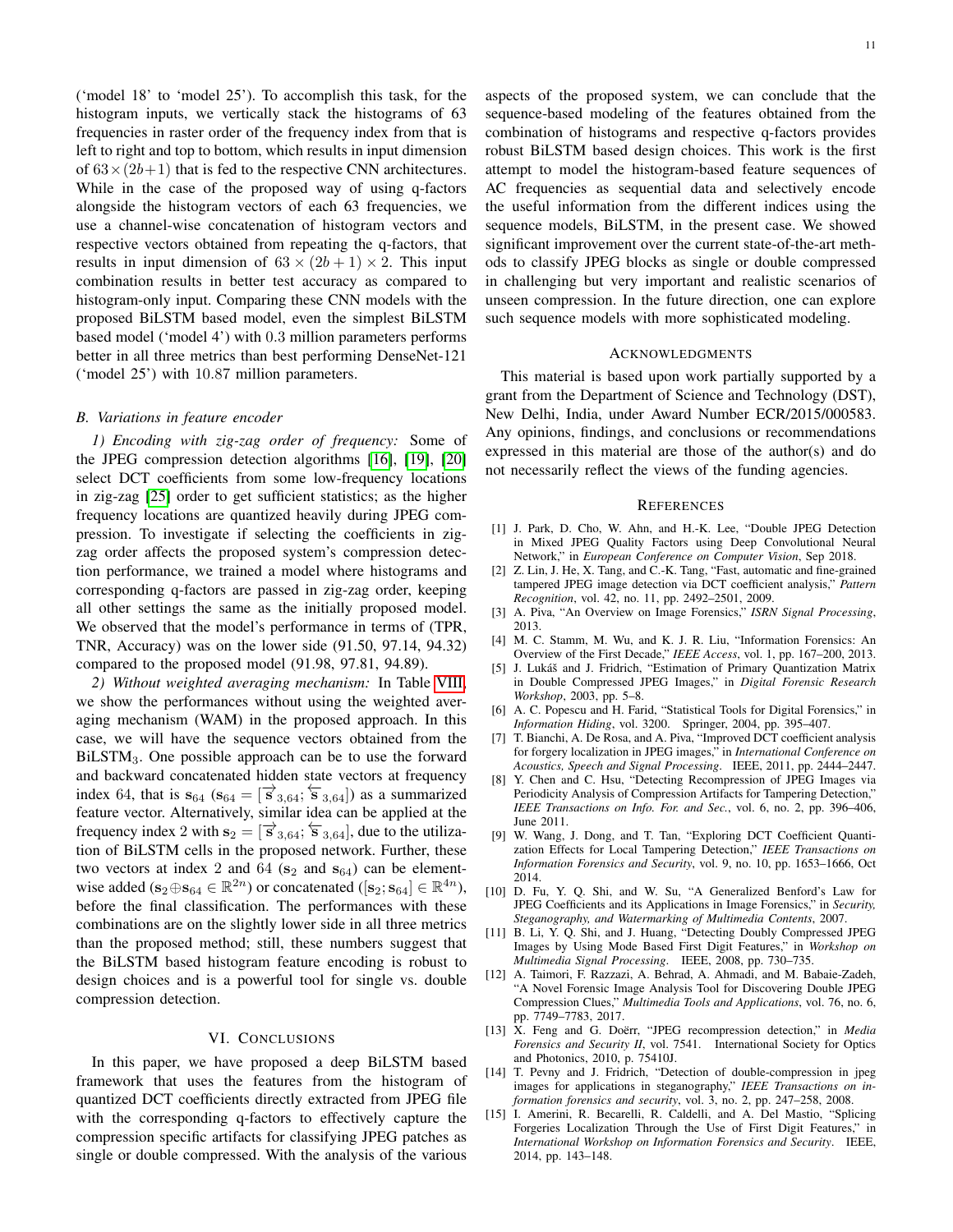<span id="page-11-22"></span>TABLE VII: Ablation studies with various hyper-parameters of the proposed model and other CNN architectures. All the models listed here are trained separately from scratch. Performances are reported on the test set. ⊕ denotes the residual connection between BiLSTM<sub>2</sub> and BiLSTM<sub>3</sub>. WAM: weighted averging mechanism. \*:  $\phi(\cdot)$  contains the following sequence of operations; one  $1 \times 1$  convolution, BN, and ReLU.

|          |              | Input Design | $\phi(\cdot)$      |                                       |                                                      |                 | <b>Feature Encoder</b> |                     |                     |            |             |             |             |            |
|----------|--------------|--------------|--------------------|---------------------------------------|------------------------------------------------------|-----------------|------------------------|---------------------|---------------------|------------|-------------|-------------|-------------|------------|
| Model    | hist         | q-factor     | $C=16$             | BiLSTM <sub>1</sub>                   | BiLSTM <sub>2</sub>                                  | $\oplus$        |                        | BiLSTM <sub>3</sub> | BiLSTM <sub>4</sub> | <b>WAM</b> | TPR $(\% )$ | TNR $(\% )$ | Acc $(\% )$ | #Params    |
| model 1  | ✓            |              |                    |                                       |                                                      |                 |                        |                     |                     |            | 59.51       | 81.04       | 70.28       | 10,144     |
| model 2  | $\checkmark$ | ✓            | ✓                  |                                       |                                                      |                 |                        |                     |                     |            | 69.06       | 89.35       | 79.21       | 10,283     |
| model 3  | ✓            |              |                    | $\checkmark$                          |                                                      |                 |                        |                     |                     |            | 81.12       | 96.40       | 88.76       | 297,474    |
| model 4  | $\checkmark$ | ✓            | ✓                  | ✓                                     |                                                      |                 |                        |                     |                     |            | 90.64       | 97.54       | 94.09       | 297,613    |
| model 5  | ✓            |              |                    | ✓                                     |                                                      |                 |                        |                     |                     |            | 84.77       | 97.20       | 90.99       | 691.714    |
| model 6  | ✓            | ✓            | ✓                  | ✓                                     |                                                      |                 |                        |                     |                     |            | 91.68       | 97.83       | 94.76       | 691,853    |
| model 7  | ✓            |              |                    | ℐ                                     |                                                      |                 |                        |                     |                     |            | 85.87       | 97.16       | 91.51       | 1,085,954  |
| model 8  | ✓            | $\checkmark$ | ✓                  | $\checkmark$                          |                                                      |                 |                        |                     |                     |            | 91.40       | 97.98       | 94.69       | 1,086,093  |
| model 9  | ✓            |              |                    | ✓                                     |                                                      |                 |                        |                     |                     |            | 85.40       | 97.02       | 91.21       | 1,085,954  |
| model 10 |              | ✓            | ✓                  |                                       |                                                      |                 |                        |                     |                     |            | 91.98       | 97.81       | 94.89       | 1,086,093  |
| model 11 |              | ✓            | $C=1$ <sup>*</sup> |                                       |                                                      |                 |                        |                     |                     |            | 91.53       | 97.73       | 94.63       | 1,085,961  |
| model 12 |              | √            | $C=8$              |                                       |                                                      |                 |                        |                     |                     |            | 92.11       | 97.35       | 94.73       | 1,086,029  |
| model 13 | ✓            | ✓            | $C=32$             | ✓                                     |                                                      |                 |                        |                     |                     |            | 91.69       | 97.93       | 94.81       | 1,086,221  |
| model 14 | ✓            |              |                    | ✓                                     |                                                      |                 |                        |                     |                     |            | 86.01       | 97.51       | 91.76       | 1,480,194  |
| model 15 | ✓            | ✓            | ✓                  | ✓                                     |                                                      |                 |                        |                     |                     |            | 91.10       | 98.25       | 94.67       | 1,480,333  |
| model 16 | ✓            |              |                    | ✓                                     |                                                      |                 |                        |                     |                     |            | 86.12       | 96.93       | 91.53       | 1,480,194  |
| model 17 | ✓            | ✓            | ✓                  | ✓                                     |                                                      |                 |                        |                     |                     |            | 91.64       | 98.00       | 94.82       | 1,480,333  |
|          |              |              |                    |                                       | CNN Architectures with Histograms and Proposed Input |                 |                        |                     |                     |            |             |             |             |            |
| model 18 | ✓            |              |                    |                                       | ResNet-50 [39]                                       |                 |                        |                     |                     |            | 82.77       | 98.51       | 90.64       | 23,583,489 |
| model 19 | ✓            | ✓            |                    |                                       |                                                      | ResNet-50 [39]  |                        |                     |                     |            | 89.72       | 97.33       | 93.52       | 23,586,625 |
| model 20 | ✓            |              |                    |                                       |                                                      | ResNet-152 [39] |                        |                     |                     |            | 85.34       | 96.22       | 90.78       | 58,366,721 |
| model 21 | ✓            | ✓            |                    |                                       | ResNet-152 [39]                                      |                 |                        |                     |                     |            |             | 96.31       | 93.56       | 58,369,857 |
| model 22 | ✓            |              |                    | DenseNet-121 [40] with growth-rate 32 |                                                      |                 |                        |                     |                     | 83.76      | 97.08       | 90.42       | 7,038,145   |            |
| model 23 | ✓            | ✓            |                    | DenseNet-121 [40] with growth-rate 32 |                                                      |                 |                        |                     |                     |            | 90.02       | 97.20       | 93.61       | 7,041,281  |
| model 24 |              |              |                    |                                       | DenseNet-121 [40] with growth-rate 40                |                 |                        |                     |                     |            | 81.82       | 98.69       | 90.25       | 10.873.081 |
| model 25 | ✓            |              |                    |                                       | DenseNet-121 [40] with growth-rate 40                |                 |                        |                     |                     |            | 89.87       | 97.42       | 93.65       | 10,876,217 |

<span id="page-11-23"></span>TABLE VIII: Performance (%) without weighted averaging mechanism.

| Input to Classification Block                                                                              | TPR   | TNR   | <b>Test Accuracy</b> |
|------------------------------------------------------------------------------------------------------------|-------|-------|----------------------|
| $\mathbf{s}_{64} = [\overline{\mathbf{s}}_{3,64}; \overline{\mathbf{s}}_{3,64}] \in \mathbb{R}^{2n}$       | 91.78 | 97.74 | 94.76                |
| $\mathbf{s}_2 = [\overrightarrow{\mathbf{s}}_{3,2}; \overleftarrow{\mathbf{s}}_{3,2}] \in \mathbb{R}^{2n}$ | 91.72 | 97.72 | 94.72                |
| $\mathbf{s}_2 \oplus \mathbf{s}_{64} \in \mathbb{R}^{2n}$                                                  | 91.72 | 97.90 | 94.81                |
| $[\mathbf{s}_2; \mathbf{s}_{64}]\in \mathbb{R}^{4n}$                                                       | 92.02 | 97.62 | 94.82                |

- <span id="page-11-0"></span>[16] Q. Wang and R. Zhang, "Double JPEG compression forensics based on a convolutional neural network," *EURASIP Journal on Information Security*, no. 1, p. 23, 2016.
- <span id="page-11-1"></span>[17] M. Barni, L. Bondi, N. Bonettini, P. Bestagini, A. Costanzo, M. Maggini, B. Tondi, and S. Tubaro, "Aligned and non-aligned double JPEG detection using convolutional neural networks," *Journal of Visual Communication and Image Representation*, vol. 49, pp. 153–163, 2017.
- <span id="page-11-2"></span>[18] B. Li, H. Luo, H. Zhang, S. Tan, and Z. Ji, "A multi-branch convolutional neural network for detecting double JPEG compression," *arXiv preprint arXiv:1710.05477*, 2017.
- <span id="page-11-3"></span>[19] I. Amerini, T. Uricchio, L. Ballan, and R. Caldelli, "Localization of JPEG Double Compression Through Multi-domain Convolutional Neural Networks," in *IEEE Conference on Computer Vision and Pattern Recognition Workshops (CVPRW)*, July 2017, pp. 1865–1871.
- <span id="page-11-4"></span>[20] X. Zeng, G. Feng, and X. Zhang, "Detection of Double JPEG Compression Using Modified DenseNet Model," *Multimedia Tools and Applications*, vol. 78, no. 7, p. 8183–8196, 2019.
- <span id="page-11-5"></span>[21] V. Verma, N. Agarwal, and N. Khanna, "DCT-domain deep convolutional neural networks for multiple JPEG compression classification," *Signal Processing: Image Communication*, vol. 67, pp. 22–33, 2018.
- <span id="page-11-6"></span>[22] M.-J. Kwon, I.-J. Yu, S.-H. Nam, and H.-K. Lee, "Cat-net: Compression artifact tracing network for detection and localization of image splicing," in *Proceedings of the IEEE/CVF Winter Conference on Applications of Computer Vision*, 2021, pp. 375–384.
- <span id="page-11-7"></span>[23] Y. Yousfi and J. Fridrich, "An intriguing struggle of cnns in jpeg steganalysis and the onehot solution," *IEEE Signal Processing Letters*, vol. 27, pp. 830–834, 2020.
- <span id="page-11-8"></span>[24] V. Verma, D. Singh, and N. Khanna, "Block-level double jpeg com-

pression detection for image forgery localization," *arXiv preprint arXiv:2003.09393*, 2020.

- <span id="page-11-9"></span>[25] G. K. Wallace, "The jpeg still picture compression standard," *IEEE transactions on consumer electronics*, vol. 38, no. 1, pp. xviii–xxxiv, 1992.
- <span id="page-11-10"></span>[26] E. Y. Lam and J. W. Goodman, "A mathematical analysis of the dct coefficient distributions for images," *IEEE transactions on image processing*, vol. 9, no. 10, pp. 1661–1666, 2000.
- <span id="page-11-11"></span>[27] H. Farid, *Photo forensics*. MIT press, 2016.
- <span id="page-11-12"></span>[28] S. Hochreiter and J. Schmidhuber, "Long short-term memory," *Neural computation*, vol. 9, no. 8, pp. 1735–1780, 1997.
- <span id="page-11-13"></span>[29] G. Van Houdt, C. Mosquera, and G. Nápoles, "A review on the long short-term memory model," *ARTIFICIAL INTELLIGENCE REVIEW*, 2020.
- <span id="page-11-14"></span>[30] M. Schuster and K. K. Paliwal, "Bidirectional recurrent neural networks," *IEEE transactions on Signal Processing*, vol. 45, no. 11, pp. 2673–2681, 1997.
- <span id="page-11-15"></span>[31] D. Bahdanau, K. Cho, and Y. Bengio, "Neural machine translation by jointly learning to align and translate," *arXiv preprint arXiv:1409.0473*, 2014.
- <span id="page-11-16"></span>[32] D. P. Kingma and J. Ba, "Adam: A Method for Stochastic Optimization," *arXiv preprint arXiv:1412.6980*, 2014.
- <span id="page-11-17"></span>[33] X. Glorot and Y. Bengio, "Understanding the difficulty of training deep feedforward neural networks," in *Proceedings of the thirteenth international conference on artificial intelligence and statistics*. JMLR Workshop and Conference Proceedings, 2010, pp. 249–256.
- <span id="page-11-18"></span>[34] D.-T. Dang-Nguyen, C. Pasquini, V. Conotter, and G. Boato, "RAISE: A Raw Images Dataset for Digital Image Forensics," in *ACM Multimedia Systems Conference*, ser. MMSys, 2015, p. 219–224.
- <span id="page-11-19"></span>[35] T. Gloe and R. Böhme, "The Dresden Image Database for Benchmarking Digital Image Forensics," *Journal of Digital Forensic Practice*, vol. 3, no. 2-4, pp. 150–159, 2010.
- <span id="page-11-20"></span>[36] P. Bas, T. Filler, and T. Pevny, "Break our steganographic system: The ins and outs of organizing boss," in *International Workshop on Information Hiding*. Springer Berlin Heidelberg, 2011, pp. 59–70.
- <span id="page-11-21"></span>[37] G. Schaefer and M. Stich, "UCID: An uncompressed color image database," in *Storage and Retrieval Methods and Applications for Multimedia*, vol. 5307, 2003, pp. 472–480.